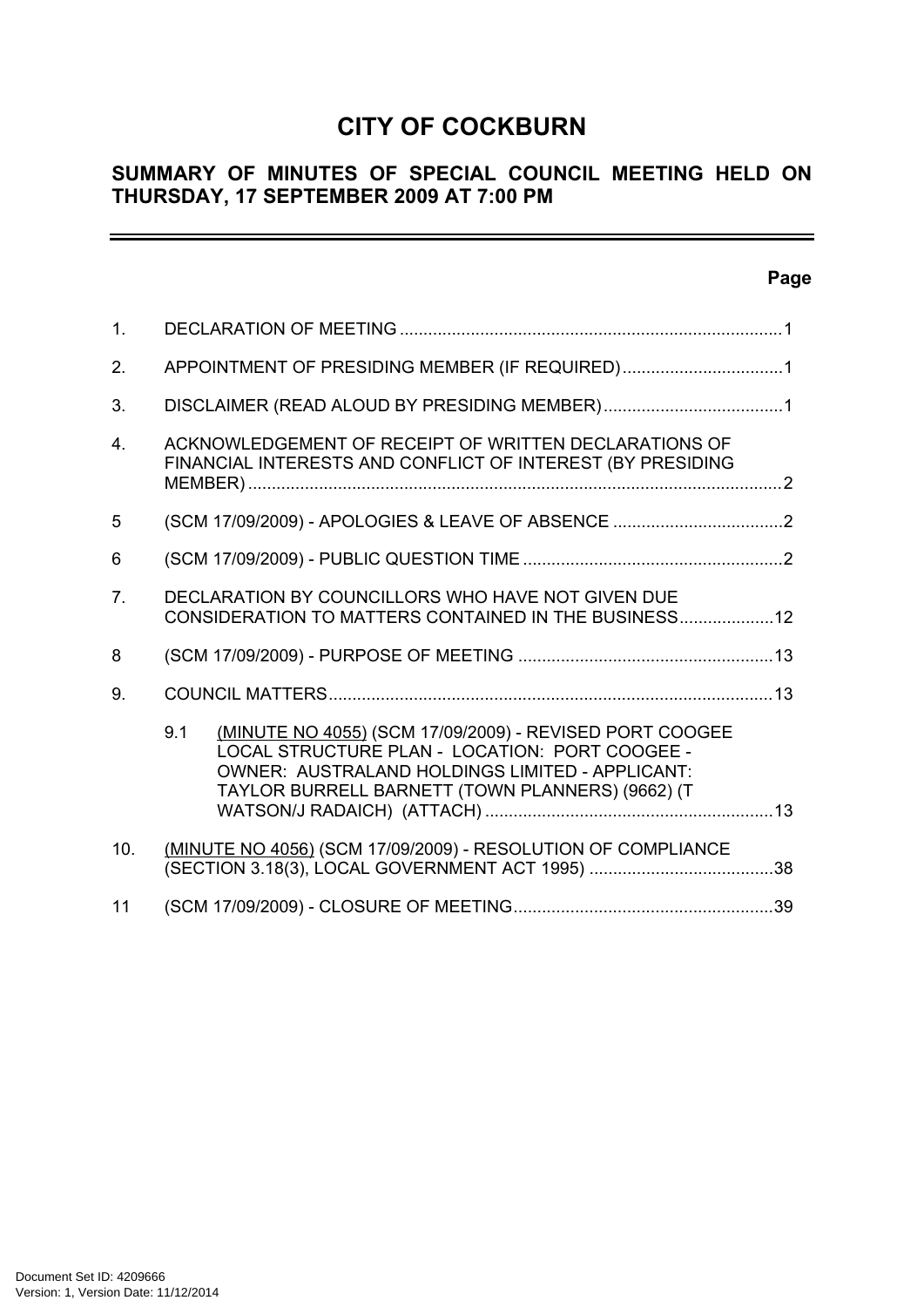Document Set ID: 4209666<br>Version: 1, Version Date: 11/12/2014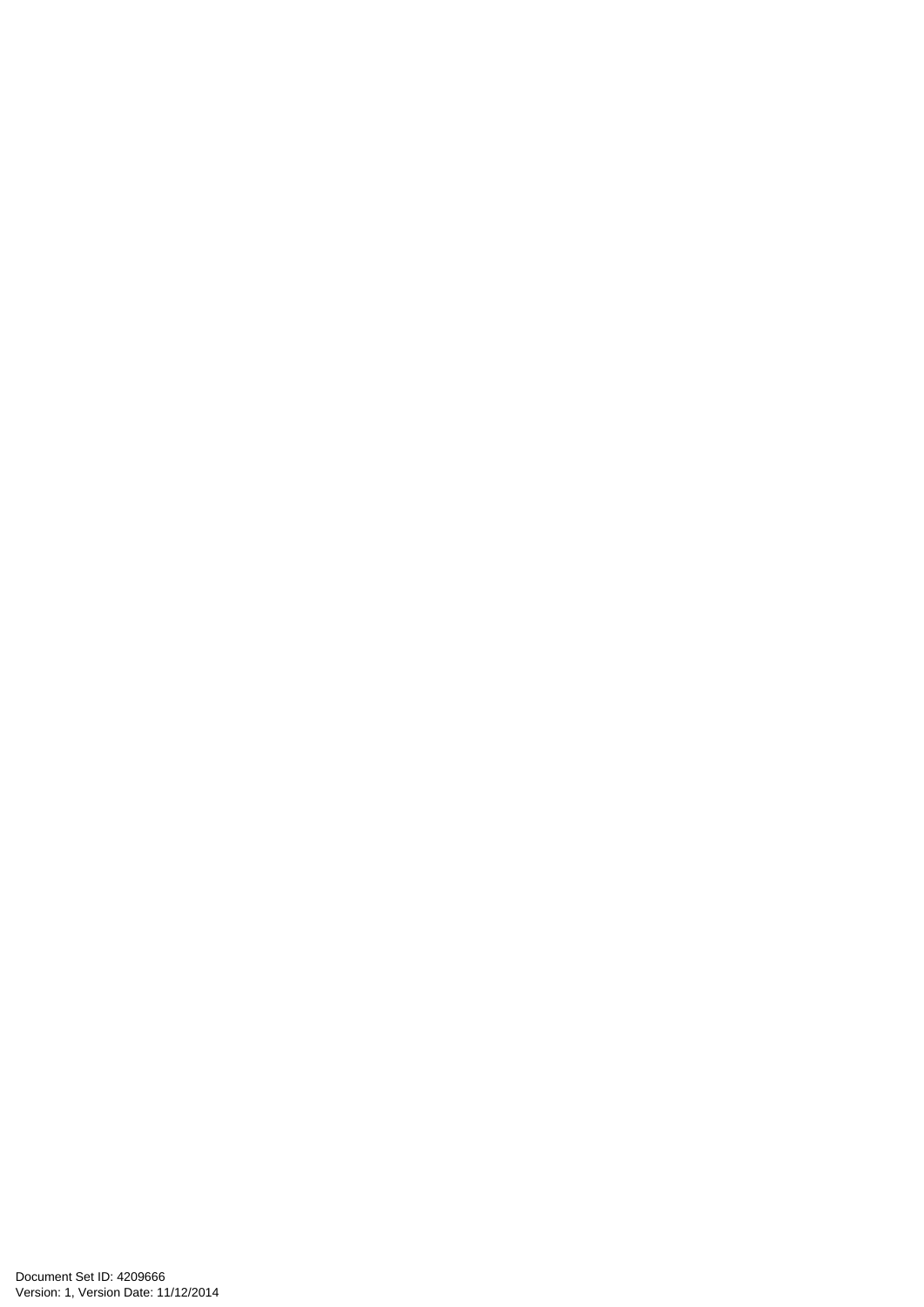# **CITY OF COCKBURN**

# **MINUTES OF SPECIAL COUNCIL MEETING HELD ON THURSDAY, 17 SEPTEMBER 2009 AT 7:00 PM**

### **PRESENT:**

### **ELECTED MEMBERS**

| Mr L Howlett       | Mayor      |
|--------------------|------------|
| Ms H Attrill       | Councillor |
| Mr I Whitfield     | Councillor |
| Mrs C Reeve-Fowkes | Councillor |
| Mr T Romano        | Councillor |
| Mrs J Baker        | Councillor |
| Mrs V Oliver       | Councillor |
|                    |            |

### **IN ATTENDANCE**

| Mr S. Cain      | $\blacksquare$      | <b>Chief Executive Officer</b>                                     |
|-----------------|---------------------|--------------------------------------------------------------------|
| Mr D. Green     | $\sim 100$          | Director, Administration & Community Services                      |
| Mr M. Littleton | $\sim 100$          | Director, Engineering & Works                                      |
| Mr D. Arndt     | $\sim 100$          | Director, Planning & Development                                   |
| Mrs B. Pinto    | $\omega_{\rm{max}}$ | PA to Directors - Fin. & Corp. Services/Admin. &<br>Comm. Services |
| Ms L. Boyanich  | $\sim 100$          | Media Liaison Officer                                              |

### <span id="page-2-0"></span>**1. DECLARATION OF MEETING**

The Presiding Member declared the meeting open at 7.06 pm

### <span id="page-2-1"></span>**2. APPOINTMENT OF PRESIDING MEMBER (If required)**

Nil.

### <span id="page-2-2"></span>**3. DISCLAIMER (Read aloud by Presiding Member)**

Members of the public, who attend Council Meetings, should not act immediately on anything they hear at the Meetings, without first seeking clarification of Council's position. Persons are advised to wait for written advice from the Council prior to taking action on any matter that they may have before Council.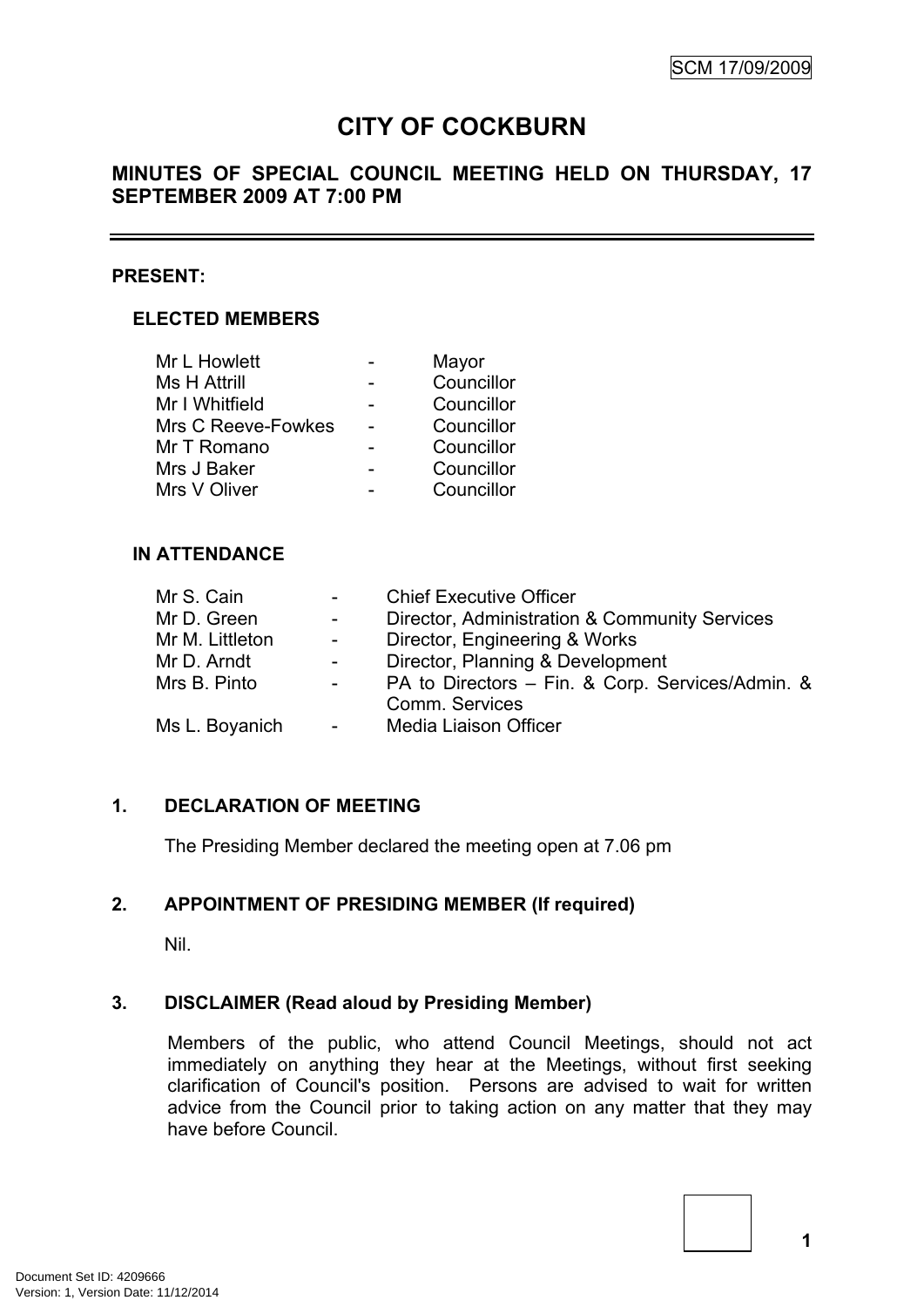### <span id="page-3-0"></span>**4. ACKNOWLEDGEMENT OF RECEIPT OF WRITTEN DECLARATIONS OF FINANCIAL INTERESTS AND CONFLICT OF INTEREST (by Presiding Member)**

Nil

### <span id="page-3-1"></span>**5 (SCM 17/09/2009) - APOLOGIES & LEAVE OF ABSENCE**

| Deputy Mayor Kevin Allen | $\overline{\phantom{a}}$ | Apology |
|--------------------------|--------------------------|---------|
| CIr Sue Limbert          | $\overline{\phantom{0}}$ | Apology |
| CIr Lee-Anne Smith       | -                        | Apology |

The Presiding Member advised the meeting that he had received an email from Kim Burton in relation to the matter that is on the Agenda. The Presiding Member advised that a response was provided to Kim Burton regarding the promised disabled fishing platform on the northern breakwater.

### <span id="page-3-2"></span>**6 (SCM 17/09/2009) - PUBLIC QUESTION TIME**

### **Steven Dunning, Coogee**

*Agenda Item 9.1 – Revised Port Coogee Local Structure Plan*

- Q1 At the August Council Meeting it was determined that Council would be seeking further advice from consultants on the proposed revised Port Coogee Local Structure Plan. He believes Council should not rely on advice from any consultant who has been paid for work by the developer as any information provided would most likely be prejudicial. Please advise the names of the consultants and if those consultants have been previously paid for work to support the developer?
- A1 Consultants who attended the briefing on Monday night were representatives from Taylor Burrell Barnett, SKM, Uloth and Associates and Praxis. Taylor Burrell Barnett, Praxis and SKM were all engaged as consultants by Australand and were requested to attend in order to provide clarification on a number of issues contained within their reports. Uloth and Associates were engaged by the City of Cockburn to review the Traffic and Parking Study.
- Q2 Please advise how many public submissions were received in support of the proposed revised Port Coogee local structure plan, and where those supporters reside?
- A2 Council received 10 submissions of support and objections. Due to the lateness of the questions being received, an appropriate response

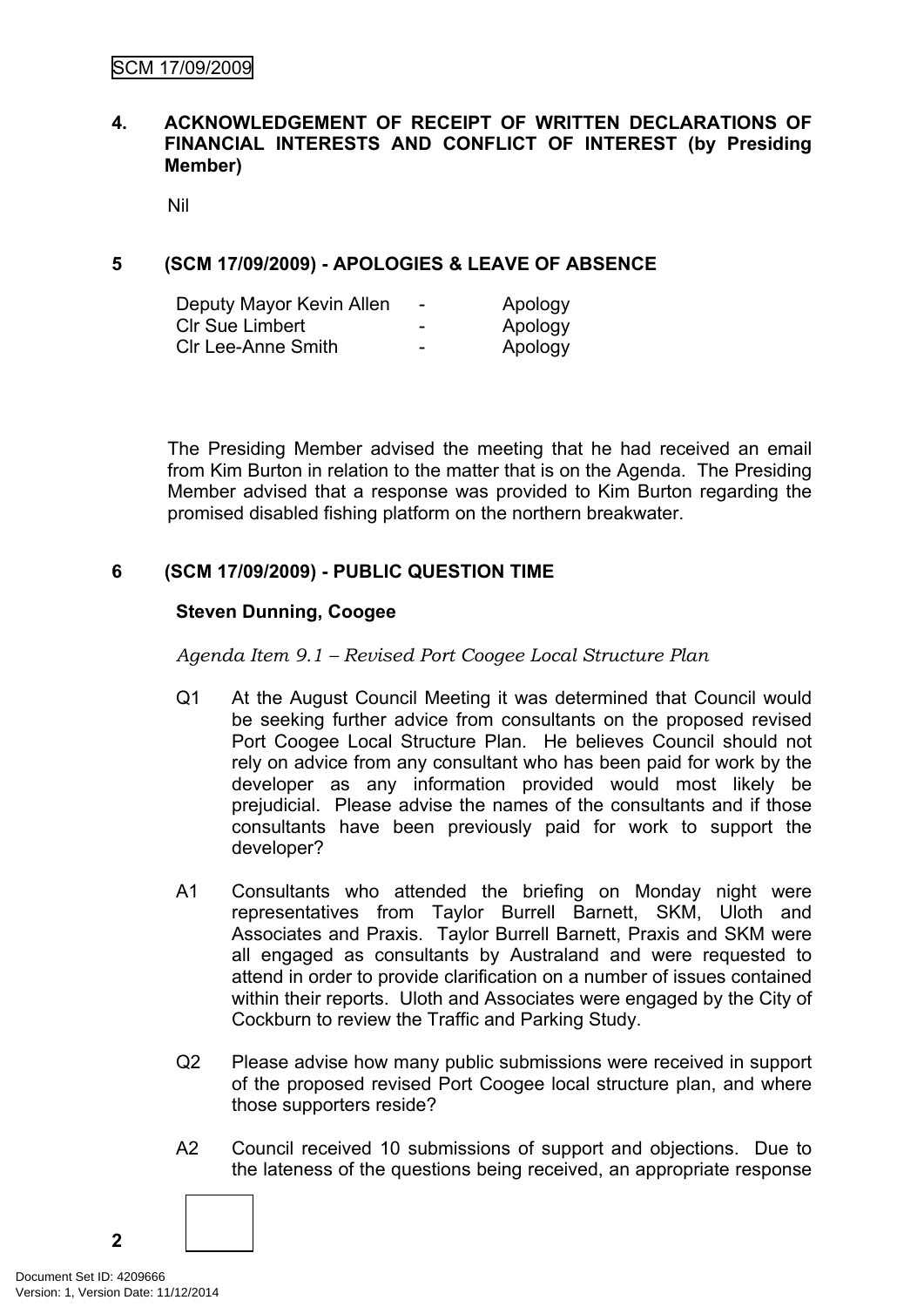was unable to be answered in respect to where the individuals reside.

- Q3 Between the time when the proposed revised Port Coogee Local Structure Plan was submitted to Council and now has any Councillor or employee of the City of Cockburn received any favours, gifts or entertainment from the developer or had social contact with the developer which could be interpreted as creating any sense of obligation to the developer? If any Councillor has they should excuse themselves from deliberating over this matter.
- A3 The Gift Register was checked today and a no member of staff had received any gifts or hospitality from the period of time that the proponent made the application to the City for the proposed structure plan change.
- Q4(a) Are the Councillors aware that the Port Coogee land sale contracts clearly detailed the building heights that would apply to the Marina Village precinct?
- A4(a) As the contract of sale is a private document between Australand and the purchaser, the City is not privy to those documents.
- Q4(b) Is the City of Cockburn fully aware of the legal implications of any amendment to the building heights of the Marina Village precinct?
- A4(b) The City is aware of its legal implications in respect to any amendment.

#### **Robyn O'Brien, Munster**

- Q1 When the Council was briefed on the proposed amendment of the Port Coogee local structure plan in August, why were the risks or cons not presented, and only the pros?
- A1 The purpose of the briefing to Council was to give an overview of the project and not to give a detailed analysis of the proposal as that was contained within the Agenda papers.
- Q2 Why were the risks and cons not mentioned in the officer's report, why were these not included?
- A2 The officer's report clearly indicated the issues and indicated how the officers considered that these issues should be addressed.
- Q3 Can you spell the word Uloth and when were they engaged by Council?
- A3 The spelling is U L O T H. The exact date when they were engaged is unknown and therefore will take this on notice. However, it is likely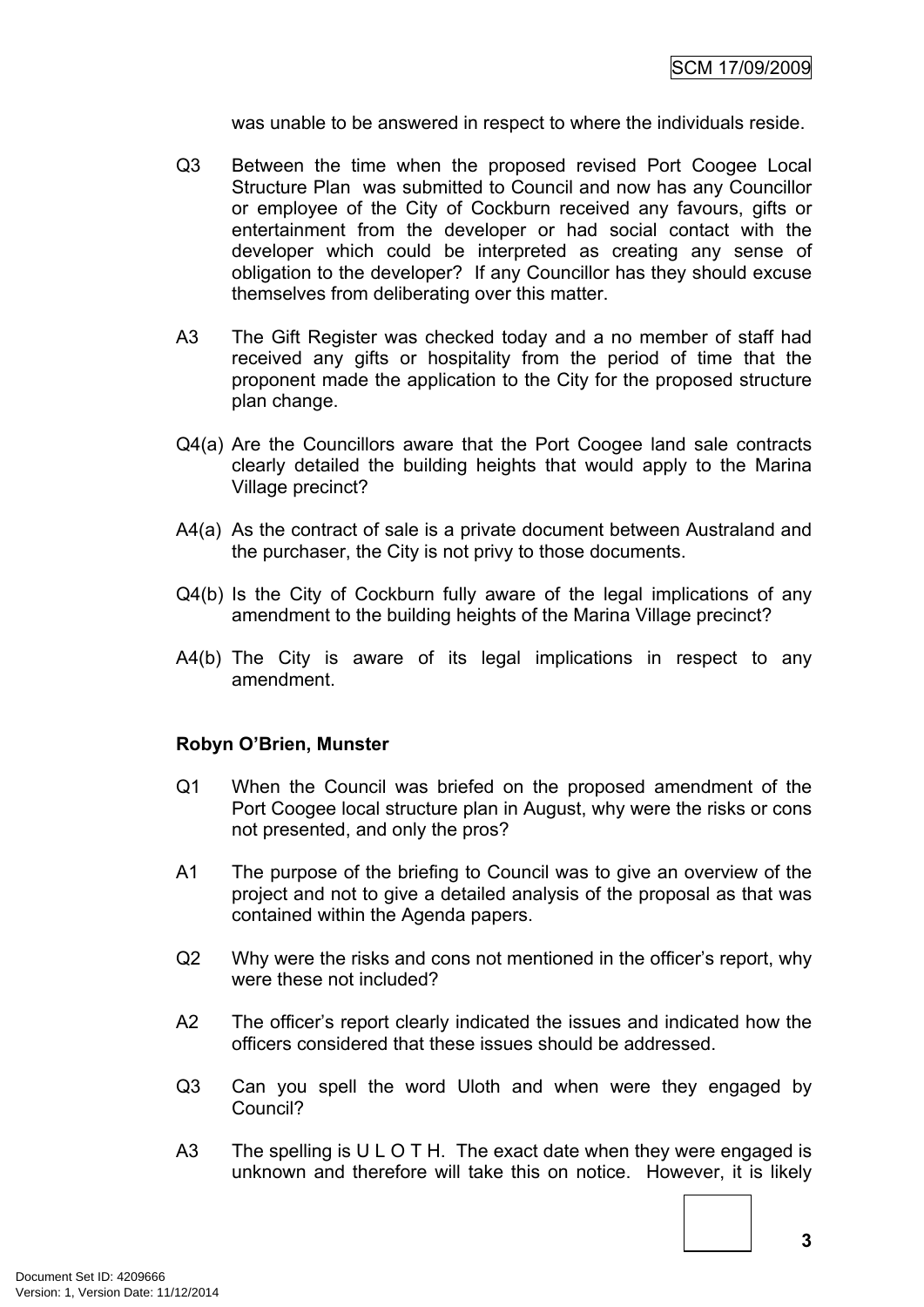that they were engaged by the City in early 2009.

- Q4 Was Uloth and Associates giving an independent review of the officer's report?
- A4 Uloth and Associates was engaged to undertake an independent review of the traffic and parking study, as Council and Staff did not believe it had the necessary expertise to undertake that analysis. Uloth attended Monday night's briefing to give an independent review of the traffic and parking study.
- Q5 On page 4 of the Agenda paper, the recommendation states, "Council delegates to the Manager, Statutory Planning authority to approved Detailed Area Plans in the knowledge comprehensive Builtform Guidelines are to be prepared and lodged with the City within four(4) months of the approval of the Revised Local Structure Plan and Marina Village Master Plan (for consideration by Council)'.Why would the Councillors want to agree to the officer's recommendation which delegates authority to the Planning Department for such an important issue such as removing the R-Codes from buildings. Shouldn't this matter come back to Council as it is the Councillors that should be making such decisions?
- A5 The Elected Members will be considering this matter later tonight.

### **Ducica Pivac, Coogee**

- Q1 If this late controversial submission is approved by the Council will the same apply to the rest of us, if we are to make the same submission to go higher?
- A1 The proposal before Council is to consider amendments to a Local Structure Plan, within which is a component which is a height plan specifying the heights within the area. Any development including development undertaken by Australand will then be required to comply with that height plan. Similarly, any private residential owner would also have to comply with the height plan.
- Q2 Has the Council given the developer a completion time for already approved high rises which were approved 4 years ago and what is that time?
- A2 The developer has sought planning approval for a number of multi-unit developments on the site. I have no knowledge of any proposals being considered in 2004. The oldest proposal for a multi-unit development within Port Coogee was in late 2007, and that was in accordance with the height plan submitted.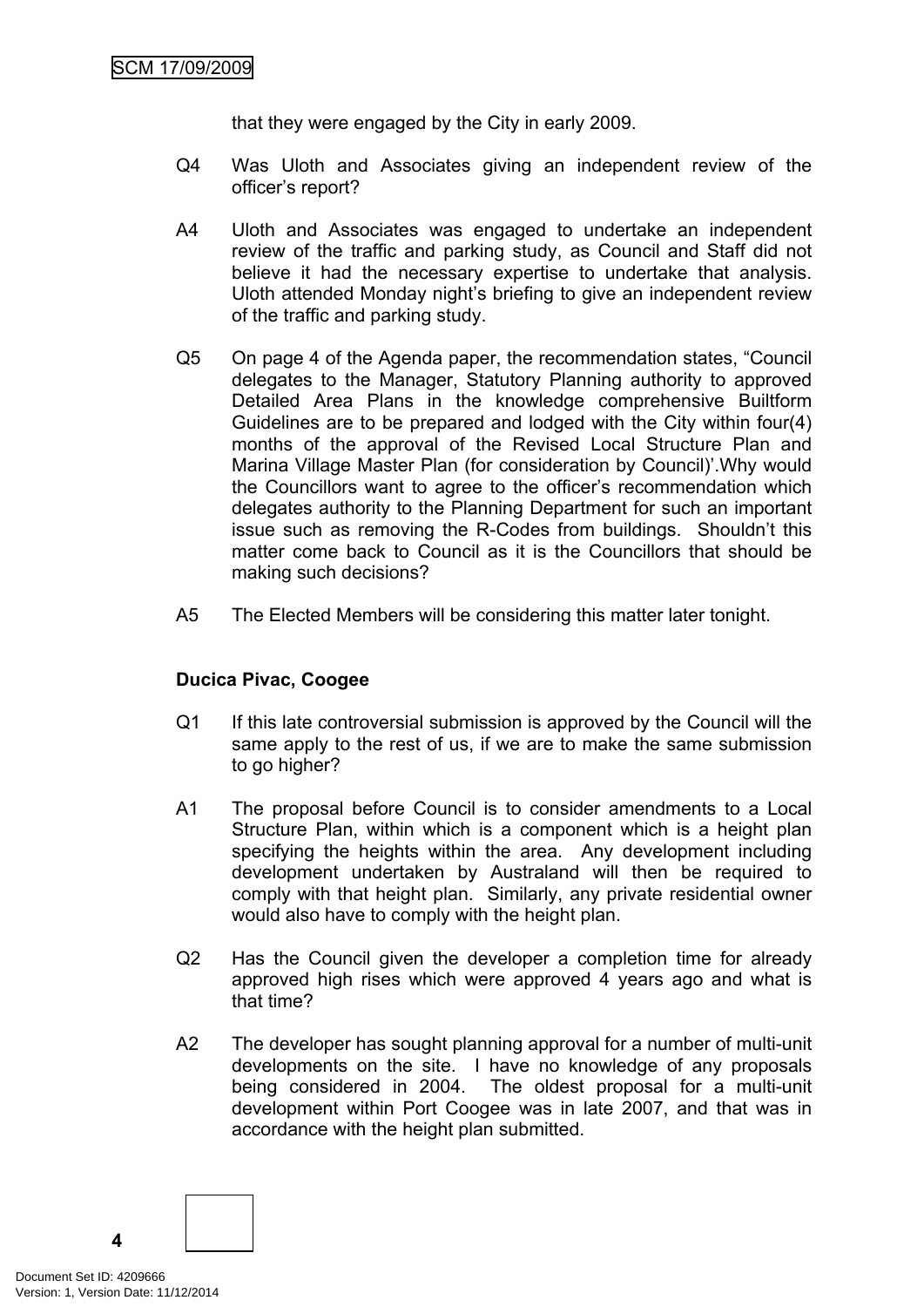- Q3 Given the environmental problems, bad publicity and low land sales does the Council have procedures in place, if this development became a 'white elephant' and what will they do about it?
- A3 The matter currently before Council is a revised Local Structure Plan which actually governs development of the site. If this land was transferred to another landholder, then that landholder would be required to comply with the provisions of the current approved Local Structure Plan and Council's statutory provisions under its Town Planning Scheme. The applicant can seek from Council to change that Local Structure Plan which is no different from the current approach by Australand.

### **Simon Taylor, Coogee**

- Q1 In early 2006 Australand made a presentation to the Coogee Beach Progress Association showing diagrams and cross-sectional views of what they were proposing as the Council of the day would not support it. Australand stated at that presentation the existing residents visual amenity would not be impacted by this proposed change. The latest cross section of Australand's consultant's report, Taylor Burrell now shows the builtform extending beyond the original agreed point. There is also approximately 4m of fill added to Lot 749. Any 3 storey building there now is effectively a 5 storey building. How has this occurred?
- A1 In relation to Lot 749 there is no change proposed to the height limits to the property from that previously approved by Council. The height plan shows two heights over different portions of the subject lot. A 3 storey height on the southern end of Lot 749 and a 2 storey height limit on the northern end. This was exactly the same as what was approved by Council in their 2007 structure plan. In respect of the amount of development on the site, under the existing structure plan there is no limitation as to where buildings can be constructed on that property. Regarding the issue about fill, the approved Local Structure Plan does give an indication in terms of the level of fill that is permitted. As part of that which was approved by Council, it indicated that in the case of Lot 749 that up to 2m of fill would be acceptable on that location. Council officers have attempted to check through previous contours to get an indication of the level of fill. Generally the level of fill is around the 2m mark. However, it is acknowledged that in order to create a level site for development that there are some areas in the north that are potentially over that 2m of fill. It should be noted that there is no subdivision proposal over that particular portion of land and therefore no subdivision clearance to comply with. Council officers have asked the question of Australand to provide details of the amount of fill that had been provided on the land, who have indicated they will be forwarding this information shortly.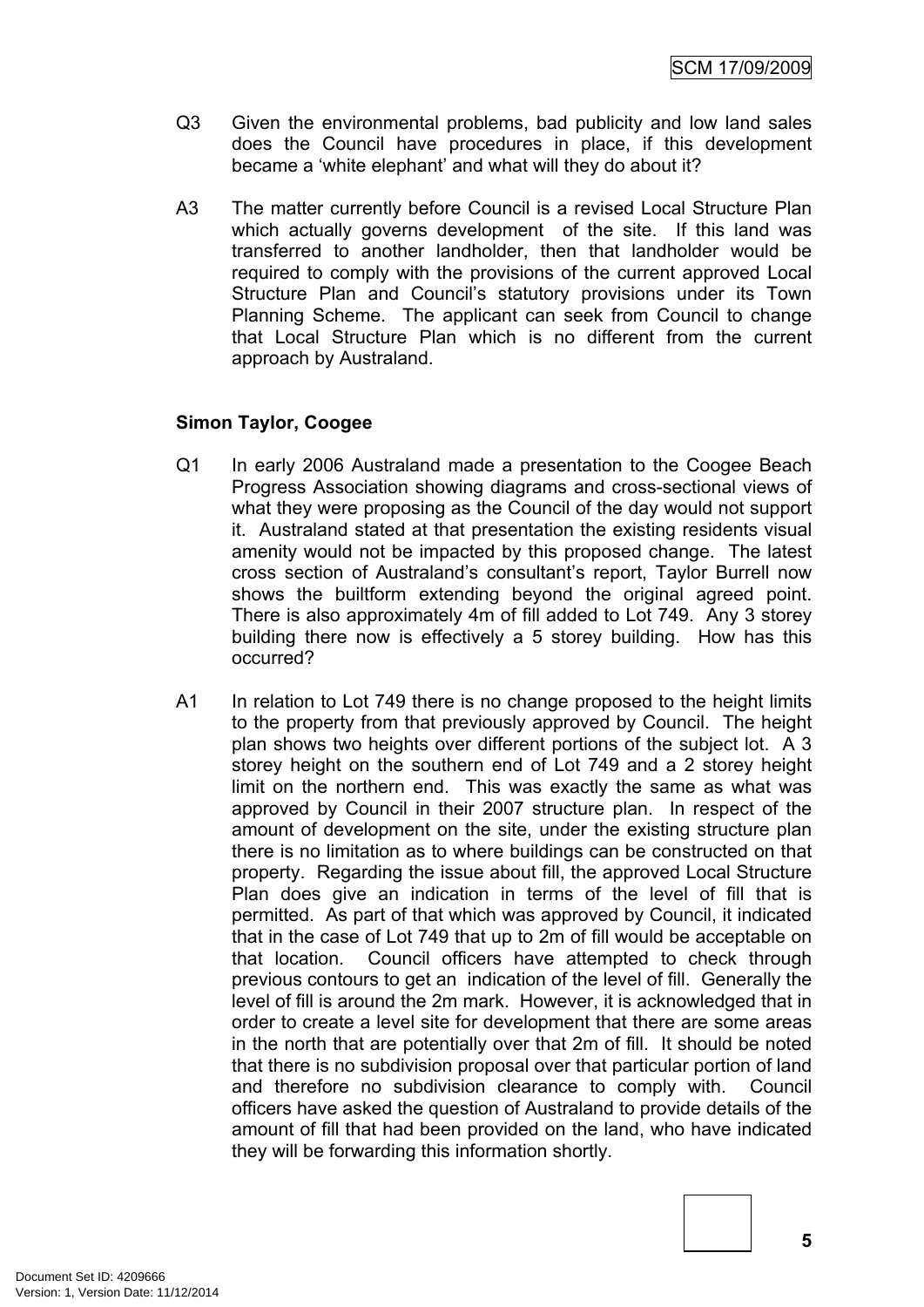- Q2 When did this change occur?
- A2 There has been no change to the boundary of land owned by Port Catherine Developments Pty Ltd since that presentation. The presentation only gave an indication of what is being proposed on Lot 749 and that there is no restriction of where the development can be located.
- Q3 Was this a misrepresentation by Australand?
- A3 Council cannot comment on this as it has no details on the presentation or comments made by Australand.
- Q4 Will Council sue Australand?
- A4 As previously indicated the Council is not in a position to take any action as it has no details on the presentation or comments made by Australand.
- Q5 If there is no broad community support why is this proposed amendment being considered?
- A5 Council has the ability to consider height guidelines in relation to the Port Coogee development. Any comments contained within that have to be considered in relation to clause 21 of DA22 as contained within the City's Town Planning Scheme No. 3 and the State Government's Coastal Height Policy guidelines. These comments and Council's consideration would be referred to the WAPC for the Commission's determination.
- Q6 If 11 out of 17 opposed the development, how does this relate to community support?
- A6 As indicated before the number of submissions does not indicate broad community support or opposition for the proposal. Given the lack of response this would tend to indicate that building height is not an issue otherwise the City would have received significant community submissions in relation to building height.
- Q7 Why was it mentioned in the Agenda two meetings ago that there was broad community support?
- A7 Unable to provide a response without viewing the previous Agenda papers. This question will have to be taken on notice.

### **Daryl Smith, Coogee**

Q1 Can Council defer making a decision tonight until such time adequate controls and conditions are applied in a number of areas, e.g.

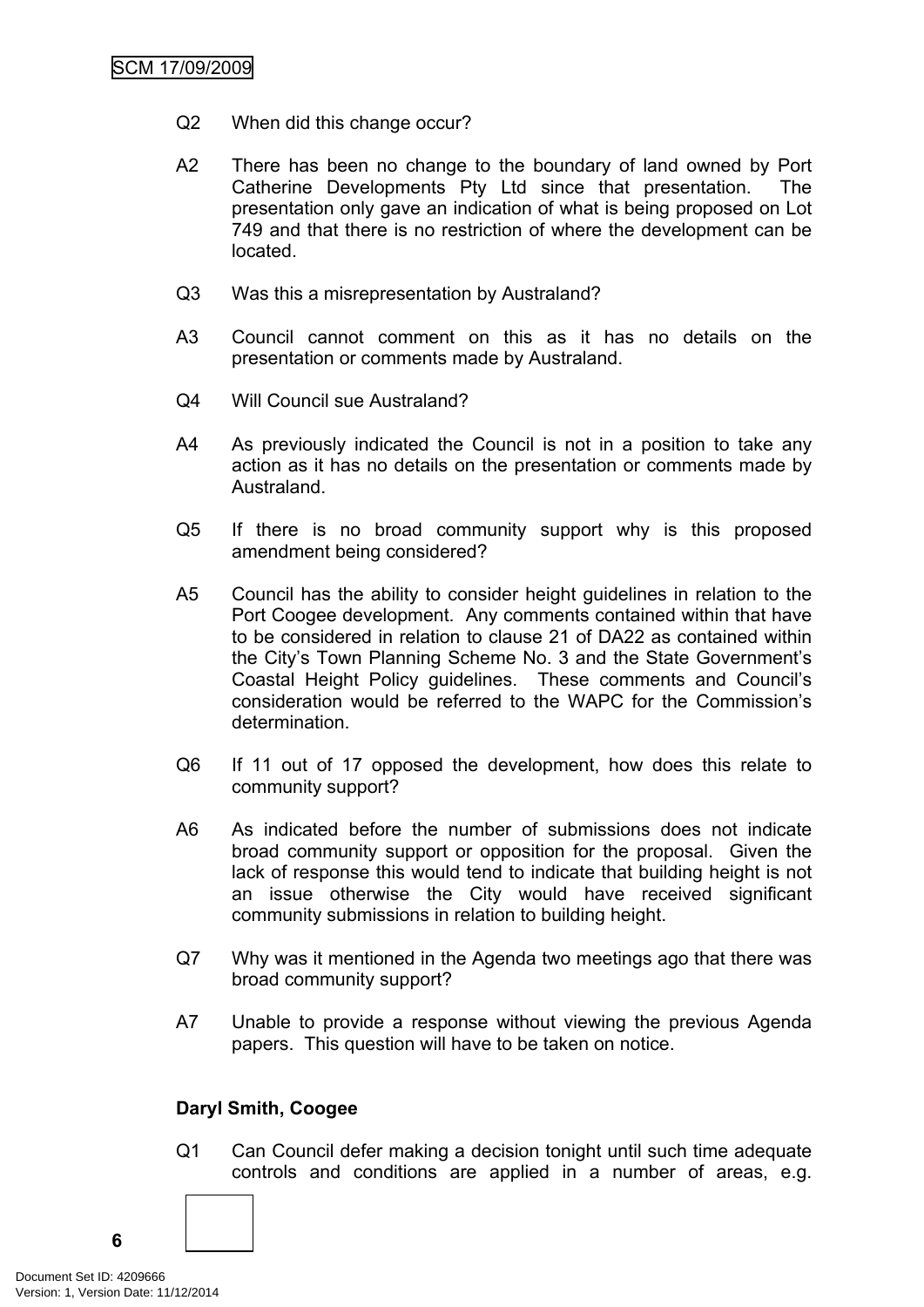Ensuring there are adequate view corridors in the builtform guidelines and other issues to be addressed?

A1 Council has the opportunity to defer the matter if they determine it appropriate.

### **Mr Hislop, Attadale**

- Q1 I am building a house on the border of Orsino Boulevard, Coogee. Under its current form, there is some 5,000 sq.m .of commercial space available. If the plan is left as it is will there be enough critical mass of people for those businesses to support. Is it important for those buildings to be built for such purposes?
- A1 The current approved Local Structure Plan includes provision for approximately 5,000 sqm of commercial floor space however this does not include any floor space provision for food and beverage outlets. The proposed Local Structure Plan details the provision of 9,000 sqm of commercial floor space including food and beverage outlets. The reason for the increase in commercial floor space is in order to provide for a greater chance for the centre to be successful. The increase in residential numbers does help for such activities to be successful. The question is a lot more complex and would be happy to explain the economic analysis that has been provided.

### **Andrew Sullivan, South Fremantle**

- Q1 If the marina waterfront is going to be or should be the most active of all the public places in Port Coogee, why is it that we are not going to first prioritise this inadequate 9,000 sqm to be fronting all of that waterfront? Why is it that only 50% of that north facing waterfront, has to be retail and the other 50% can be residential?
- A1 In regard to the activation of the marina frontages, the City needs to look at a staging approach to the provision of commercial floor space, because there is only going to be a limited amount of retail that can be supported in the initial stages of the development. In the early stages of the development of the Marina Village the concept is to ensure there is a sufficient critical mass in the south eastern corner of the marina itself, which would anchor any further commercial expansion. The revised Local Structure Plan identifies these objectives, which shows that the land uses on that southern peninsula, along the frontage facing on to the marina, being mixed use. The development having been designed in such a way that the ground floor units can easily be converted into active commercial or retail functions as economic demand for commercial floor space increases in those areas. These provisions would enable all of the ground floor units fronting the marina to ultimately be active commercial or retail floor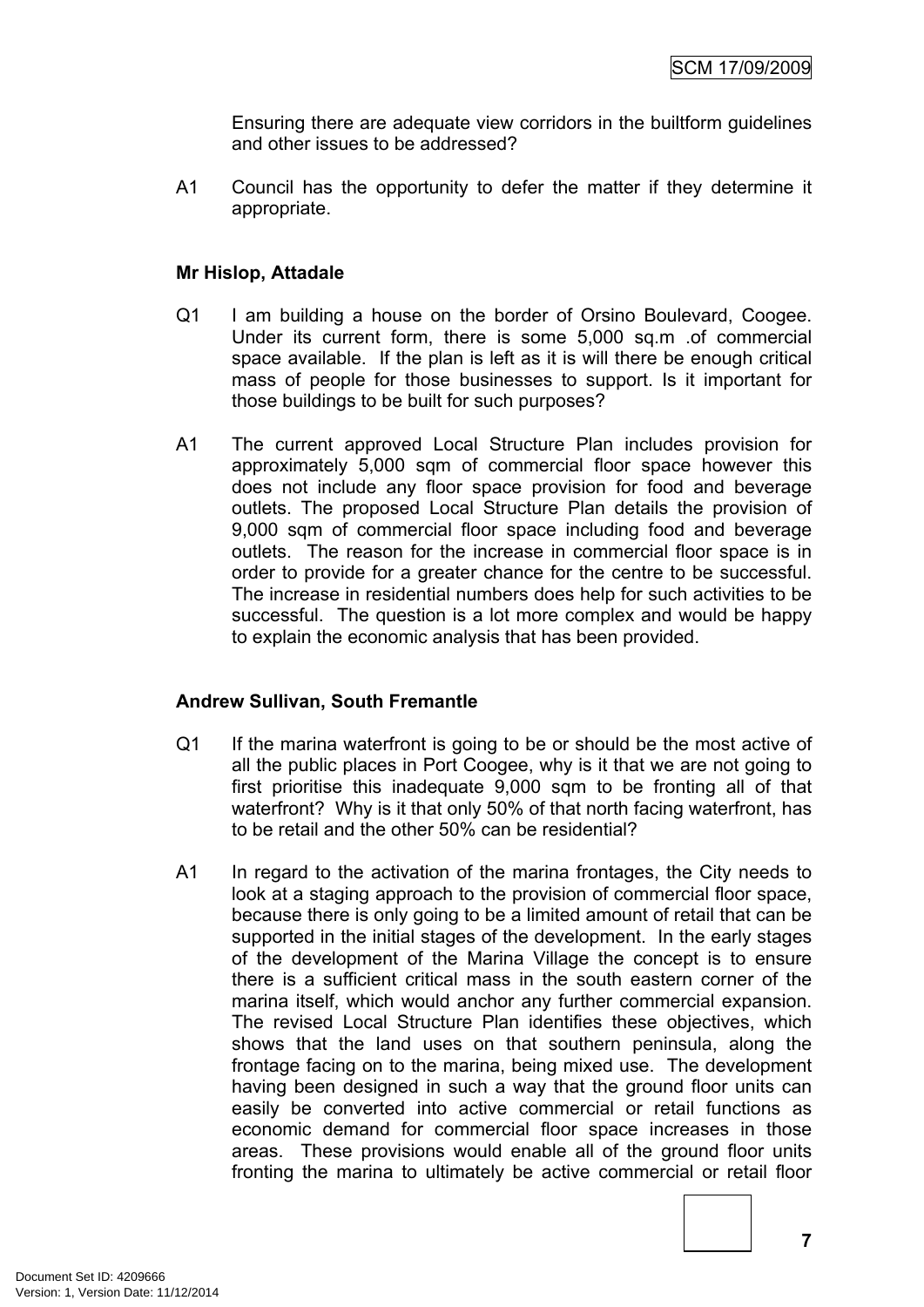space.

### **Robyn Scherr, Coogee**

- Q1 Just as there are a number of empty shops which is a great concern for the developer, how many empty apartments would there be? Sometime ago there was advertising the 'Asperia' apartments – is there any indication as to whether that building is going to go ahead? Are there any apartment buildings going ahead at this moment?
- A1 Whilst there have been a number of development approvals granted for the multi-use or apartment buildings within Port Coogee, at this stage there has only been one building licence issued. As with any development the timing of the construction is up to the developer and this is generally based on commercial demand. It is a concern to the City when the proposed development is not undertaken. Unfortunately, like the residential market Council is not in a position to force private land owners to actually build. What we are in a position is to ensure that when the circumstances are there for a development to occur when there is sufficient market demand, for it to occur in the best possible form
- Q2 How wide is the waterfront park?
- A2 Not in a position to give the exact dimensions of the proposed waterfront park but the area of the park is approximately 3,000 sqm.
- Q3 Will the difference between a 5 storey building and an 8 storey building have any significant difference for the wind protection factor?
- A3 Based on the information provided the answer is yes. It would depend on how much of the area you are seeking to provide with wind protection. It should be noted that the area proposed to be shielded from adverse weather is not limited to just the proposed waterfront park.

### **Zoe Inman, Coogee**

Q1 The area south of the development is proposed to have higher building height and no longer to be commercial. Has the developer and Council considered how this is going to impact on the parking for the beach area?

If this building height is going to be increased, can the Council please ask only one question of the public - not a 126 page structure plan which the public will have no idea of - does the public agree with the increased height?

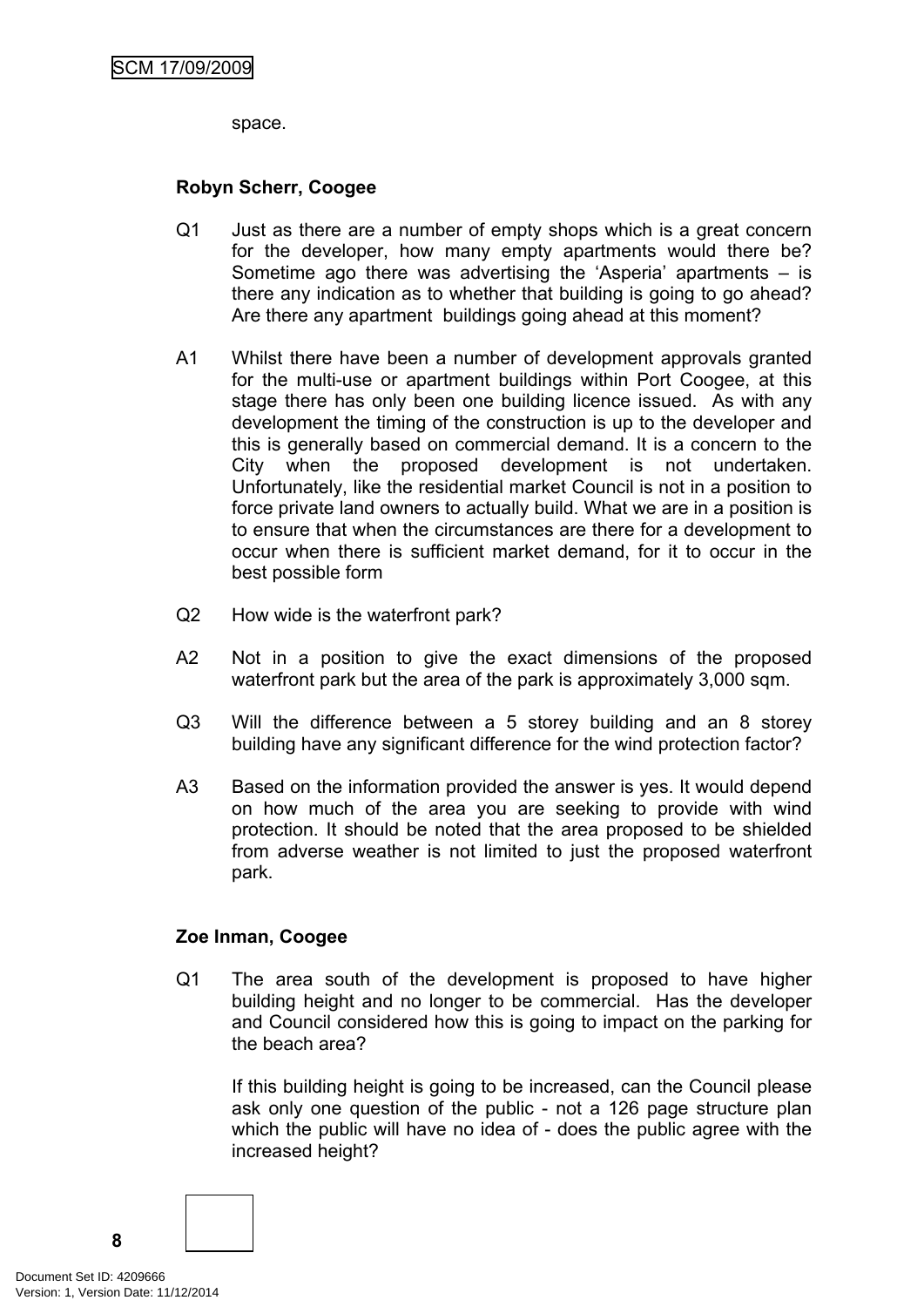A2 I am presuming that you are referring to the development in the southern portion of the overall site, which is on Lot 749. In answer to your question, as I have previously stated, there is no proposed change in the height from what is currently approved by council to what is currently being proposed under the revised Local Structure Plan.

Whether it be commercial or residential any development is required to provide sufficient car parking on-site. In the current approved Local Structure Plan it indicates on-street car parking being provided on the road side adjacent to the foreshore reserve. This is exactly the same as being proposed on the revised Local Structure Plan (i.e. on-street car parking being provided opposite the foreshore reserve).

- Q3 If there is no change in heights and this area changing from commercial to apartments, and as can be acknowledged that not everyone in the community are able to workout what is in the proposed structure plan because there are a lot of people thinking the height change is there.
- A3 As mentioned earlier it clearly shows on the height plan the heights for the southern portion of the site under the current Local Structure Plan and the proposed Local Structure Plan are identical in terms of the location of where those heights actually apply. At this stage the developers have not made any determination as to whether there would be apartments on that site or whether the site would be developed as single residential lots. Essentially it would be up to the landowner who owns that lot as to what type of residential they actually proposed.
- Q4 How many more structure plan changes are they going to have?
- A4 There is no indication as to how many changes there may be. What the community needs to take into consideration is that this is a project that has a 20 to 25 plus year life span and there are always going to be changes that will be undertaken over such a long time in terms of development. Those changes may be driven due to economic changes, technology changes and also changes driven by the State Government and Local Government policies.

### **Dan Scherr, Coogee**

- Q1 Why is the Deputy Mayor Kevin Allen not present? Can any Councillor here remember any of these questions being asked before the Port Coogee development was approved.
- A1 Yes.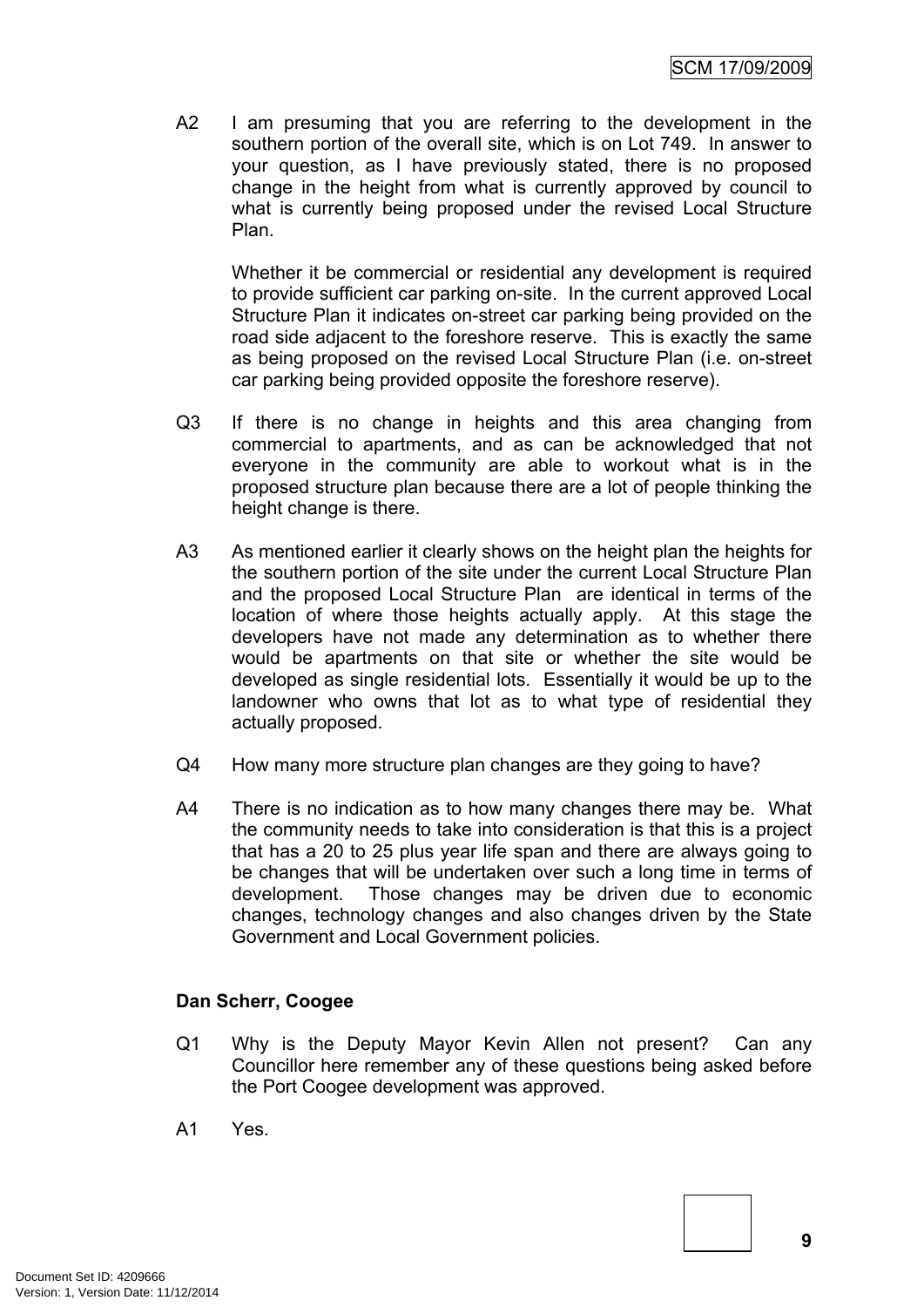### **Robyn O'Brien, Munster**

- Q1 At the August Council Meeting Deputy Mayor Allen proposed an amendment to appoint an independent consultant to advise on these many amendments? Did this happen and was this minuted, as the Chief Executive Officer advised the meeting that it would cost a considerable sum of money?
- A1 The proposed amendment was not adopted by Council and therefore the appointment of an independent consultant was not specifically required. The Council decision only required Staff to arrange a briefing for Elected Members on this matter. That workshop was held on Monday (14 September 2009). At that particular meeting there were a number of consultants present. Questions had been specifically asked of them by the Elected Members. Those questions were put in writing by the Elected Members to the Director, Planning and Development who then determined which consultants needed to attend to provide the details needed to satisfactorily answer that question. As previously indicated Council had already engaged Uloth and Associates to provide independent advice on matters pertaining to traffic and parking which was a considerable issue to the Elected Members. The workshop held on Monday was in accordance with Council's decision.
- Q2 Was the above documented in the Minutes of the August Meeting?
- A2 The process of writing the Minutes of the Council Meeting is not to record verbatim the debate on the items that are considered by Council. It is to record the original motion, any alternative considered as well as those matters pertaining to public questions. The Minutes of the August Council Meeting can be found on the City's web site.
- Q3 How would the public get to know the Councillors questions of the consultants and the answers and all the information that the public needs to know?
- A3 Elected Members present here tonight take all matters into account. They are required to from all points of view in terms of the stakeholders, including the community. It was a Council resolution that the workshop be held for Elected Members.

### **Arie Hol, South Lake**

- Q1 Are there any studies, investigations or reports past, present or future which address the change on the impact of land use in the Port Coogee area on contaminated groundwater?
- A1 The issue of contaminated groundwater is something that is being dealt with by the Department of Water and the Department of

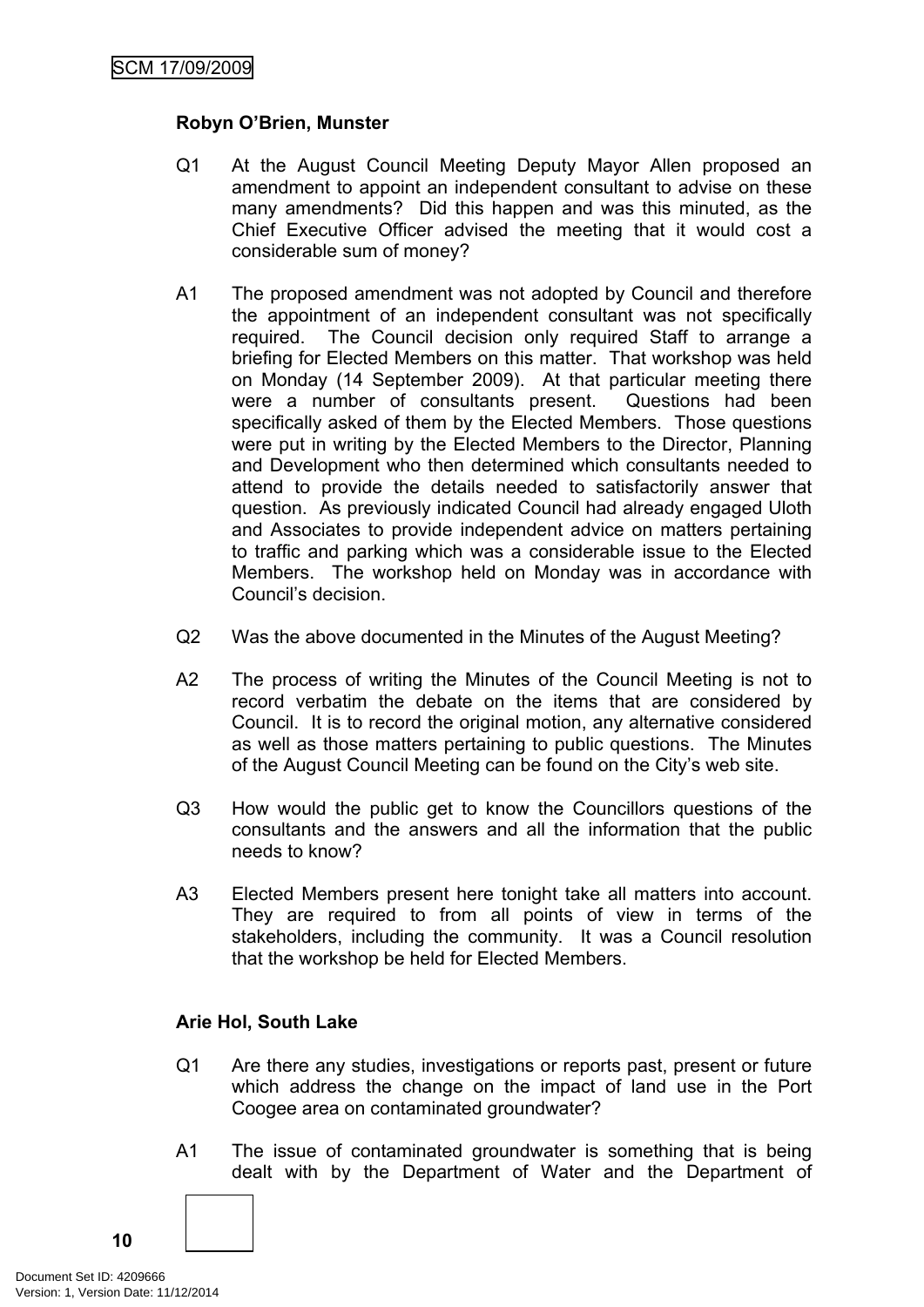Environment and Conservation (DEC). It is not an area that Council has any jurisdiction over. There have been studies undertaken by Australand and the City is aware that Australand is appealing against the DEC's determination based on the information that their consultants provided. However, it is a matter of the jurisdiction between the DEC and the Department of Water.

As part of the State Government Agreement the land was transferred to Port Catherine Developments and one of the issues was to ensure that there was no contamination of that land that was transferred to Port Catherine Developments. There is some indication that there was some contamination but the site had actually been remediated. There is an issue that the groundwater flowing through the site may have some level of contamination. Much of that contamination is likely to be nitrogen and phosphorous which may have come from the market gardens and hence the condition was applied to ensure that the groundwater was prevented from entering the marina due to concerns for potential algae blooms. The Department of Water has given permission to Australand to extract that groundwater to remove it from the marina system. The intention was that the groundwater would be used for reticulation for public open space as well as for private gardens. Now the DEC has indicated that it cannot be used for that purpose. The Council is ensuring that it keeps up-to-date with what those issues are with the Departments and with Australand.

- Q2 What are the likely future implications for the City of Cockburn and its residents, its ratepayers and the people who use the public precincts of Port Coogee in regard to the chemicals that have not been mentioned.
- A2 The City has been undertaking across the district for quite sometime a detailed water analysis of all the bores that exist at all locations across the City. To ensure that the water being extracted from any of those locations including previously contaminated sites do not contain traces of substances or chemicals that have potential to harm either health or the environment. So for instance areas that were contaminated which were groundwater sources, such as the old Fremantle Tip, which is on the Fremantle side of Council's boundary and is leaking a substantial amount of contaminated water into the ocean. As a result in North Coogee there are restrictions in place preventing the extraction of groundwater to be used in the public open space. In the case of Port Coogee the developer had engaged the firm, ERM to monitor the water quality across the site. As it was pointed out earlier there were a couple of locations where the soil had been contaminated. That soil had been remediated. What needed to be ensured was that the water quality and the subsequent groundwater did not also contain any heavy metals and the like. The City staff received a copy of the water analysis recently for which the City is undertaking its own independent analysis, but based on a preliminary analysis it does not appear that there are any materials or contaminants that would exceed public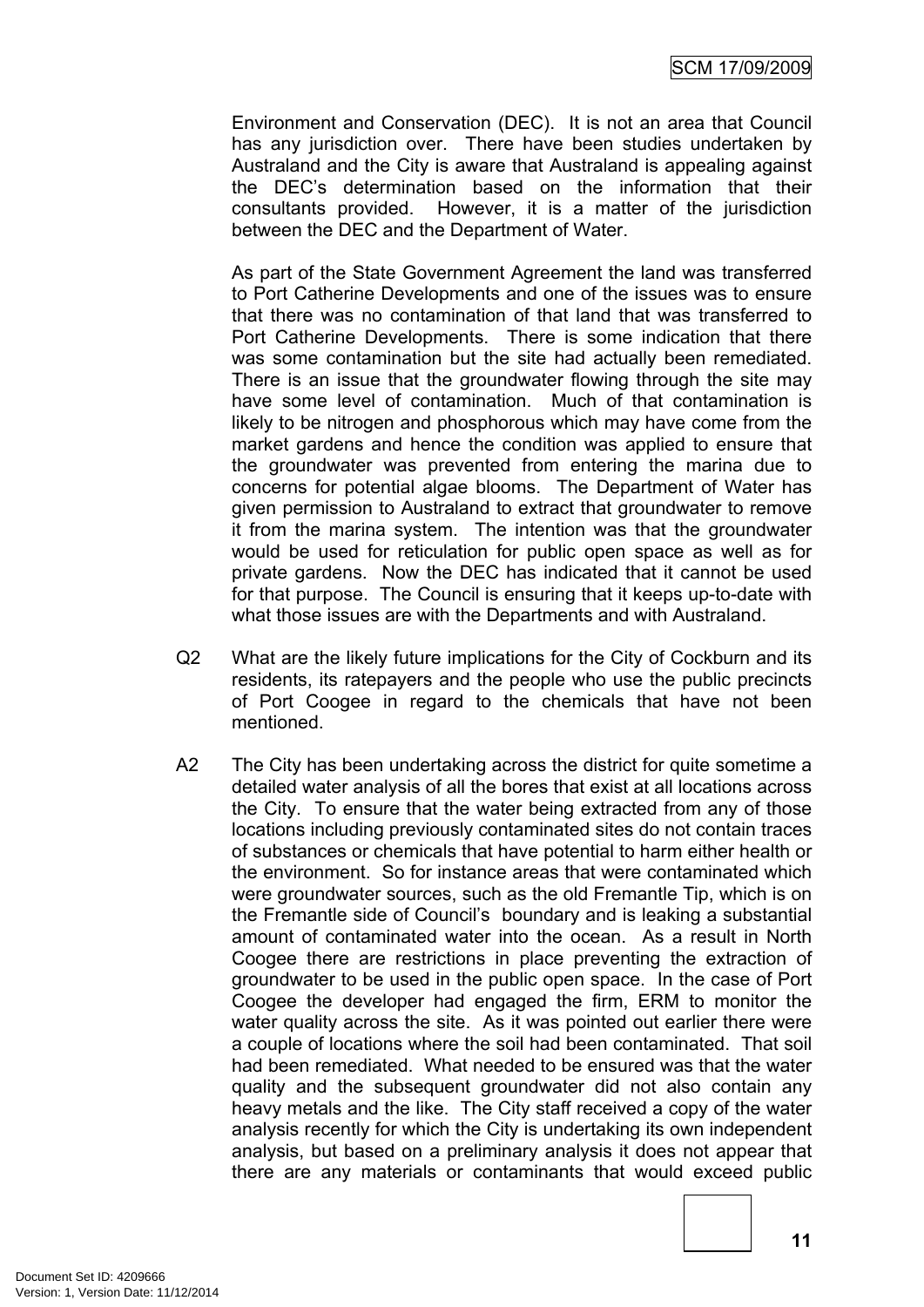health standards or cause damage to the environment. The City is doing its own independent monitoring to ensure that areas being used for public open space in future do not contain materials or have any contaminants used on it that would cause any damage to public health or the environment.

- Q3 From the information I have been receiving, there seems to be two plumes of contamination, one under the ocean and one under Port Coogee. What are the likely effects of the change of land uses regarding stormwater run off in the next 20 or 30 years? If these details are not locked into place these will move and if there is a change in the way stormwater is handled on the land area around Port Coogee it is going to have a likely effect that these plumes will move. If they move inland what about the people who have bores and the public parks that are currently being watered with groundwater now?
- A3 The groundwater contamination being referred to is predominantly contamination coming from previous agricultural uses that occurred to the east of the site. That is the primary source of contamination identified today. High levels of nutrients in the water had the potential of being concentrated within the marina and hence could cause algae blooms. As the groundwater flows are towards the ocean there is no likelihood that the stormwater retention system being installed would make the groundwater flow back up hill.
- Q4 What about the chemicals from the skin sheds and the tanneries that existed uncontrolled and not monitored for all those years which leaked into the ground? What likely effect would this have on the Cockburn Coast and Port Coogee?
- A4 A response can be obtained either after the meeting or a subsequent meeting.

### **Ducica Pivac, Coogee**

- Q1 Can the Council write to each individual owner to establish their views on the matter (and would be willing to pay whatever the cost may be for this to happen)?
- A1 Thank you very much for the offer.

### <span id="page-13-0"></span>**7. DECLARATION BY COUNCILLORS WHO HAVE NOT GIVEN DUE CONSIDERATION TO MATTERS CONTAINED IN THE BUSINESS**

Nil

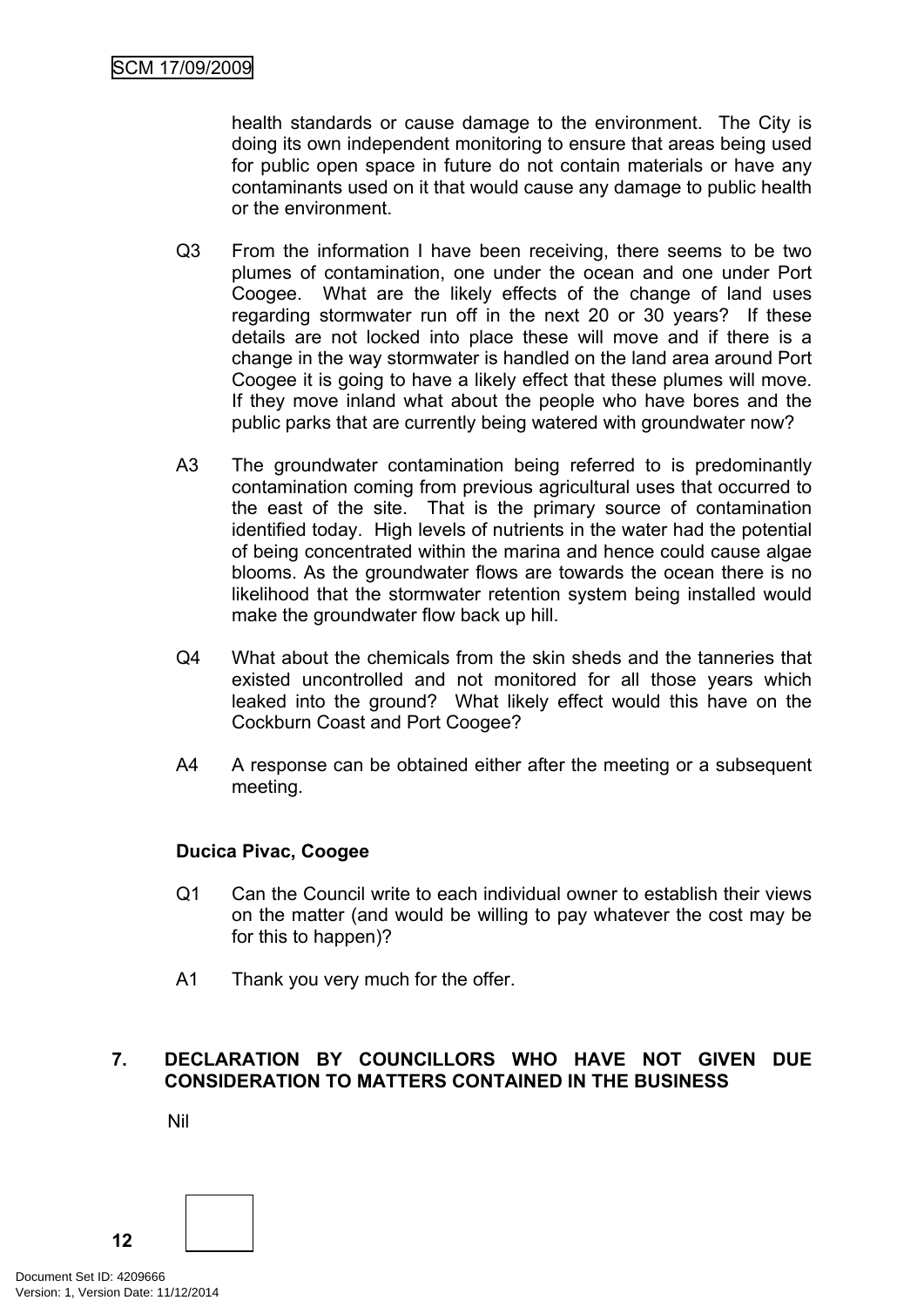### <span id="page-14-0"></span>**8 (SCM 17/09/2009) - PURPOSE OF MEETING**

The purpose of the meeting is to review the Revised Port Coogee Local Structure Plan and Marina Village Masterplan.

### <span id="page-14-1"></span>**9. COUNCIL MATTERS**

<span id="page-14-2"></span>**9.1 (MINUTE NO 4055) (SCM 17/09/2009) - REVISED PORT COOGEE LOCAL STRUCTURE PLAN - LOCATION: PORT COOGEE - OWNER: AUSTRALAND HOLDINGS LIMITED - APPLICANT: TAYLOR BURRELL BARNETT (TOWN PLANNERS) (9662) (T WATSON/J RADAICH) (ATTACH)**

#### **RECOMMENDATION** That Council:

- (1) resolve to approve the Port Coogee Revised Local Structure Plan, Marina Village Master Plan and Port Coogee Transport Report prepared by Taylor Burrell Barnett Town Planners and Sinclair Knight Merz (Transport Report) on behalf of Australand pursuant to the provisions contained under Clause 6.2.14.1(b) and 6.2.14.3 of the City of Cockburn Town Planning Scheme No. 3 (in the case of the Port Coogee Revised Local Structure Plan), subject to the following:
	- 1. Pedestrian and bicycle access being maintained around the marina side of the 'Icon' building to be developed at the western end of the southern peninsula, this access to be permanent if the land in question is to be privately owned in which instance the City is to be granted a public access easement for the purpose of protecting public accessibility in perpetuity.
	- 2. The hotel required in accordance with Provision 20 under DA22 in the City's Town Planning Scheme No. 3 being developed on land immediately adjacent to the marina (that is, on either Chieftan Esplanade or the north side of the southern peninsula) and designed to the satisfaction of the City.
	- 3. The design and development of 'The Corsos' being undertaken in a manner that has equal regard for the underlying role of the following three (3) elements:
		- (a) the establishment of physical and visual links across the southern peninsula;
		- (b) for the purpose of clearly breaking the extent of building bulk and frontage across the southern peninsula; and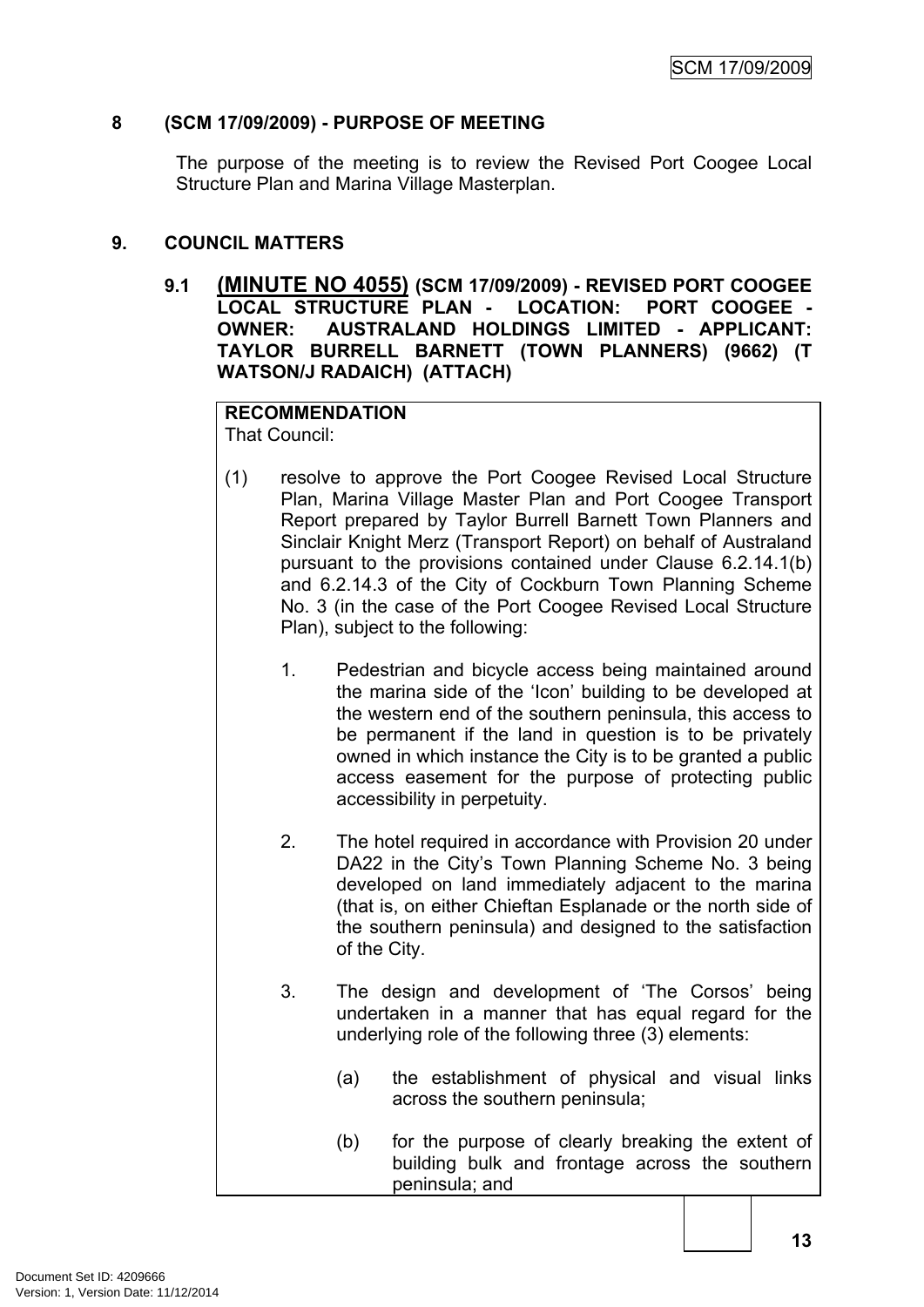| (c) |                                |  |  | for providing sufficient wind protection to the |  |
|-----|--------------------------------|--|--|-------------------------------------------------|--|
|     | leeward side of the peninsula; |  |  |                                                 |  |

to the satisfaction of the City in the preparation of the Builtform Guidelines, Detailed Area Plans and at Development Application stage.

- 4. The Builtform Guidelines for the Marina Village addressing and including sections dealing with the following to the satisfaction of the City:
	- (a) 'Crime Prevention Through Environmental Design' (CPTED) and
	- (b) Servicing and Waste Management.
- 5. The Builtform Guidelines being presented to the City for consideration and approval no later than four (4) months after the approval of the Revised Local Structure Plan and Marina Village Master Plan by Council.
- 6. The initiation of an Amendment to Town Planning Scheme No.3 deleting reference to Provision 10 in DA22. The Amendment process is to be commenced within four (4) months of the approval of the Revised Local Structure Plan and Marina Village Master Plan by Council.
- 7. The following minimum parking provisions be allowed for in the Port Coogee Revised Structure Plan:
	- o Marina Village residential permanent on-site 2188 bays.
	- o Marina Village residential visitor on-site 121 bays.
	- o Marina Village residential visitor on-street 122 bays.
	- o Marina Village Non residential public parking 705 bays.
- 8. A staged Parking Management and Strategy Plan being presented to the City for consideration and approval no later than four (4) months after the approval of the Revised Local Structure Plan and Marina Village Master Plan by Council.
- 9. Strategic taxi ranks and pick-up and set-down locations be identified and provided to the satisfaction of the City during the design of road reserves for the Marina Village.
- 10. The management of parking so as not to cause problems for residents in Stage 4A and 5, the details in respect of which are to be presented to the City for consideration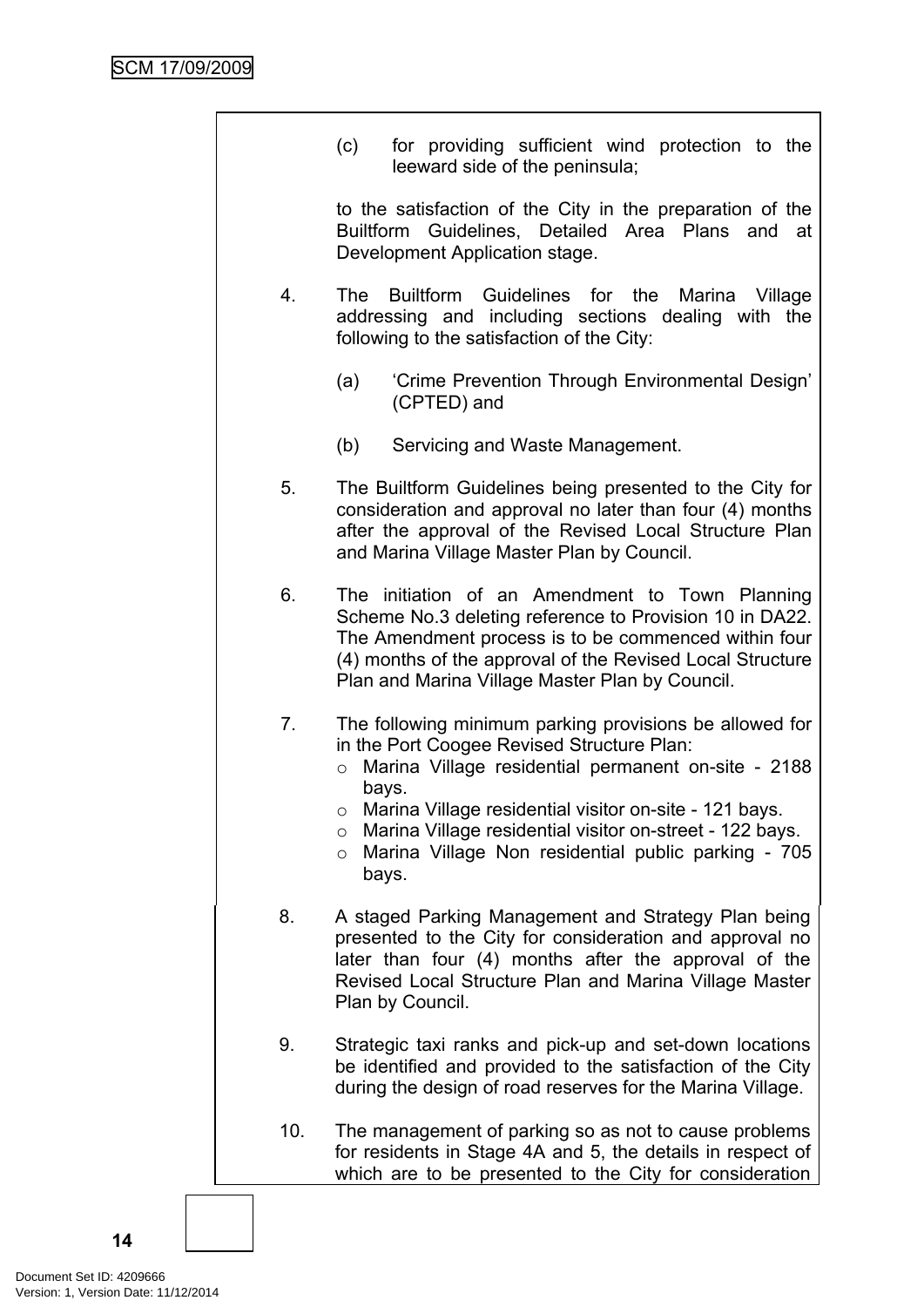and approval no later than four (4) months after the approval of the Revised Local Structure Plan and Marina Village Master Plan by Council.

- 11. Australand be responsible for the provision of traffic signals at: Pantheon Avenue and Cockburn Road, Orsino Boulevard and Cockburn Road and Pantheon Avenue and Orsino Boulevard, and to enter a suitable arrangement for their provision to the satisfaction of the City.
- 12. Australand to address and resolve the negative impact of any vehicle queuing on Pantheon Avenue residents when traffic signals are installed on Cockburn Road, to be presented to the City for consideration and approval no later than four (4) months after the approval of the Revised Local Structure Plan and Marina Village Master Plan by Council.
- 13. All road carriageway widths be a minimum of 6.0 metres for 2-way traffic.
- (2) delegate to the Manager, Statutory Planning/Co-ordinator, Statutory Planning authority to approve Detailed Area Plan's in the knowledge comprehensive Builtform Guidelines are to be prepared and lodged with the City within four (4) months of the approval of the Revised Local Structure Plan and Marina Village Master Plan (for consideration by Council);
- (3) forward the amended Port Coogee Structure Plan to the Western Australian Planning Commission for endorsement (on the basis of point 1) above; and
- (4) advise the applicant and submissioners of Council's resolution to approve the amended Structure Plan and refer it to the Western Australian Planning Commission for endorsement (on the basis of point (1) above.

### **COUNCIL DECISION**

MOVED Clr H Attrill SECONDED Clr I Whitfield that Council adopt the recommendation subject to the following amendments:

- 1. inclusion of the following additional condition 14 to subrecommendation (1):
	- 14. The Structure Plan be modified by deleting the Building Height Plan (Figure 11), including all references relating to building heights specified within that Building Height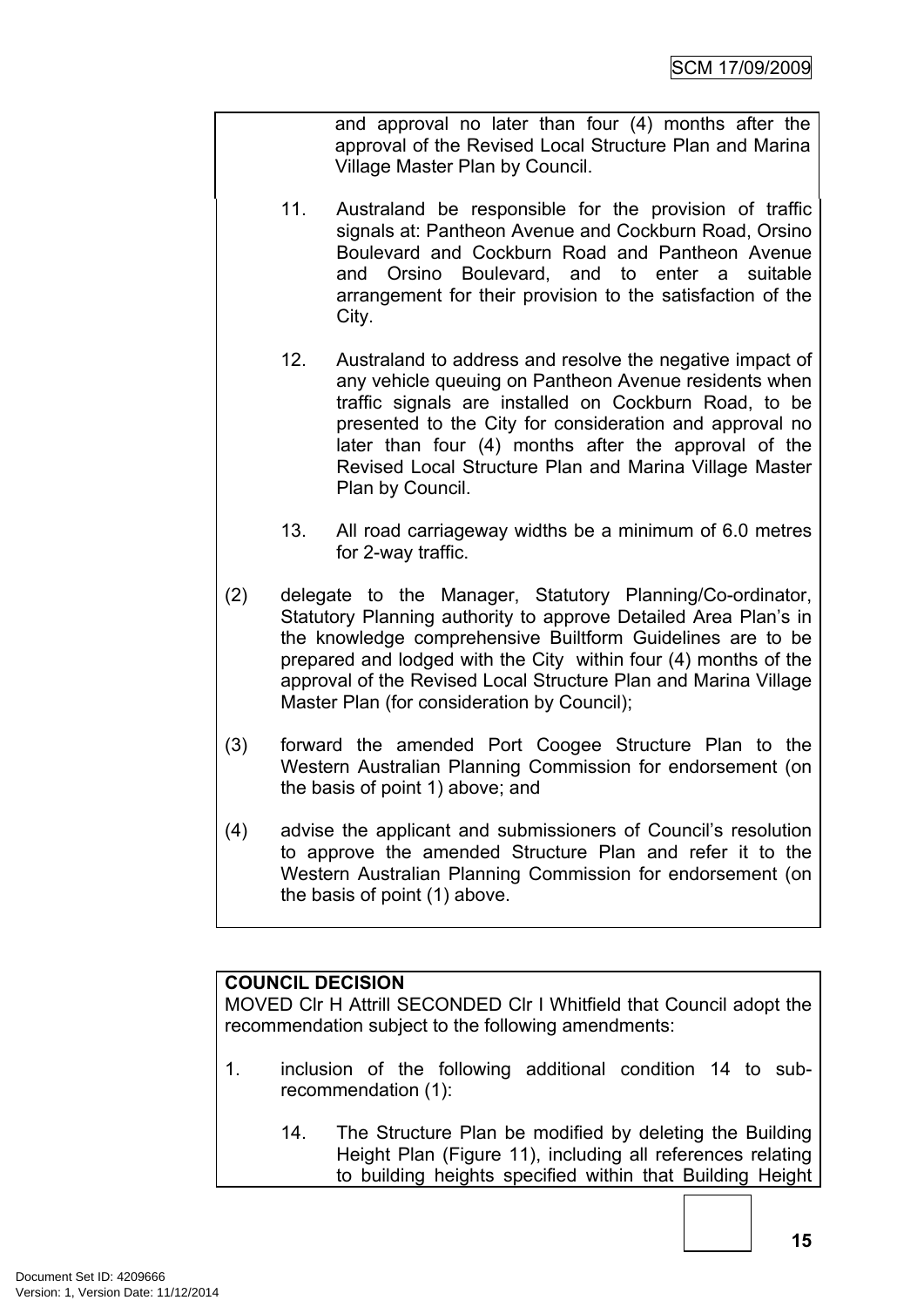Plan, and that it be replaced with the Building Height Guide Plan and the references relating to building heights as contained within the currently approved Port Coogee Revised Local Structure Plan, including the requirement for building heights to comply with the provisions of DA 22 of the City's Town Planning Scheme No. 3.

- 2. delete sub-recommendation (2) and substitute the following:
	- (2) advise the applicant of the need to amend the Revised Local Structure Plan documents to reflect the requirements of the above conditions (where applicable or necessary) to the City's satisfaction.

# **MOTION LOST 2/5**

MOVED Clr H Attrill SECONDED Clr I Whitfield that Council adopt the recommendation subject to the following amendments:

- 1. Delete Condition 5 of sub-recommendation (1) and substitute the following:
	- 5. The Builtform Guidelines being presented to the Council for consideration no later than four (4) months after the approval of the Revised Local Structure Plan and Marina Village Master Plan by Council. Until Council approves the Builtform Guidelines, the R160 coding across the Marina Village is to remain in place. Following approval of the Builtform Guidelines, Council will consider the R160 coding removal and amendment of the Revised Local Structure Plan.
- 2. Delete sub-recommendation (2); and
- 3. Sub-recommendations (3) and (4) be renumbered (2) and (3) respectively.

### **MOTION LOST 2/5**

MOVED Clr T Romano SECONDED Clr C Reeve-Fowkes that Council defer a determination on the Port Coogee Revised Local Structure Plan, Marina Village Master Plan and Port Coogee Transport Report to allow for the following:

(1) a meeting to be held between Elected Members and Senior Executives of Australand, to clarify their proposed revisions to the Local Structure Plan and their vision for the overall development of Port Coogee; and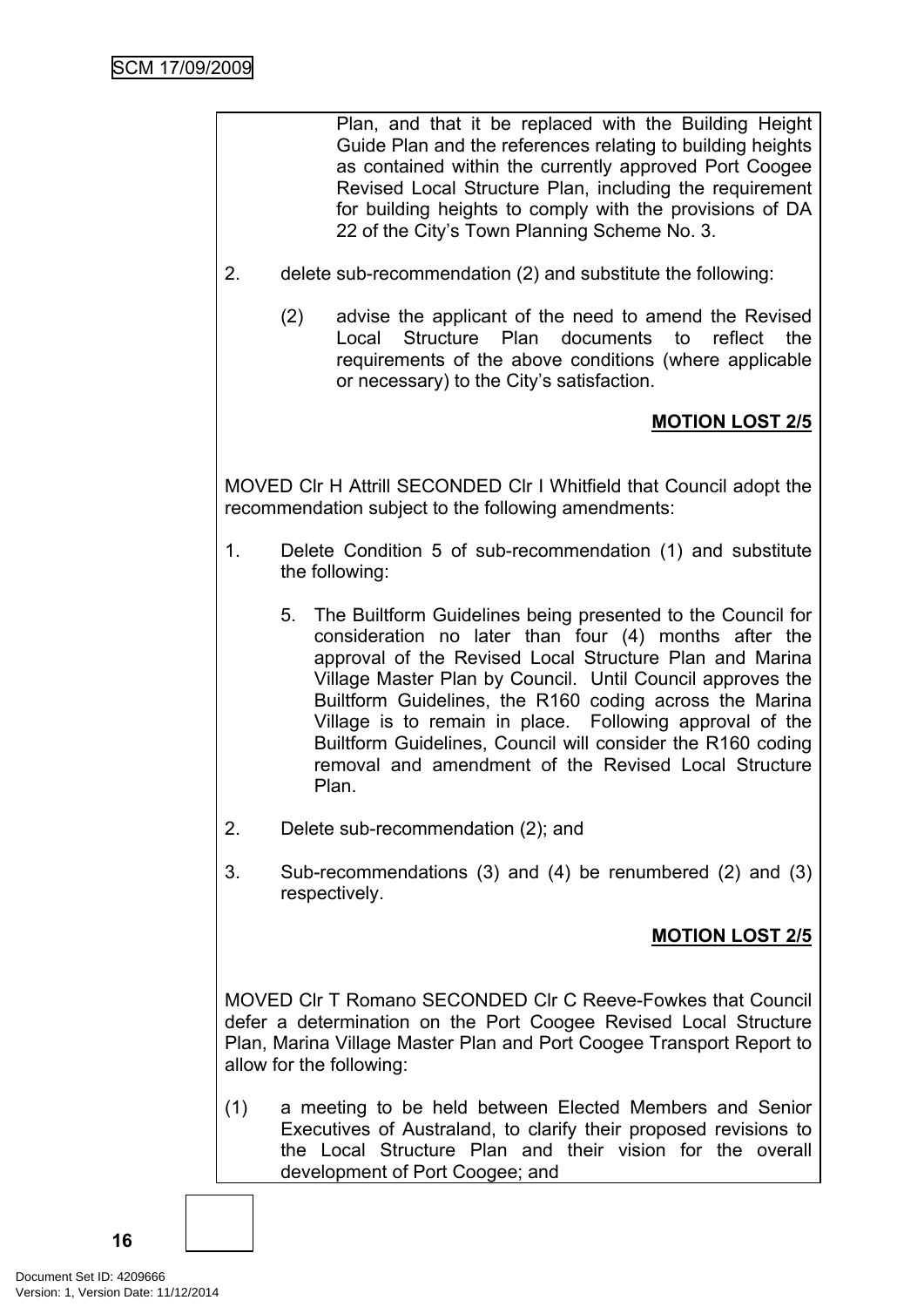- (2) the City's Officers to present a briefing to interested members of the community giving an overview of the Revised Local Structure Plan, Marina Village Master Plan and Port Coogee Transport Report, in particular covering the following issues:
	- 1. Building heights;
	- 2. Traffic and parking;
	- 3. Reallocation of commercial floorspace.
- (3) the meeting and briefing referred to in (1) and (2) above be conducted as soon as practicable.

**CARRIED 5/2**

### **Reason for Decision**

Council considers that it needs a face to face meeting with Senior Executives of Australand to clarify a number of issues and concerns, ie:

- Height restrictions at the southern extent of Lot 749 (formally neighbourhood centre)
- Extent of ground floor units in the vicinity of and adjacent to marina being allocated to commercial and residential.
- Insufficient marking for single residential units.
- Reduction in the number of boat pens based on original Structure Plan;

that have been raised by residents and members of the community in respect to the changes proposed to the Local Structure Plan. Council also believes that such a meeting would enable the Elected Members to gain a clearer understanding of Australand's vision for the overall development of Port Coogee.

Given that some members of the local community still have concerns about the proposed changes and whilst information has been provided by Council Officers that addresses these concerns, Council considers that the City should make arrangements for that information to be provided to those interested members of the community. This could be best undertaken by the City's Officers providing a public briefing which informs the community how the issues of building heights, traffic and parking, as well as the reallocation of commercial floorspace, have been addressed.

### **Background**

In March 2004 the Council adopted the Port Coogee Local Structure Plan in conjunction with the local Scheme Amendment providing for Development Area 22. DA22 sets out development requirements for Port Coogee. The amendment was gazetted in June 2005.

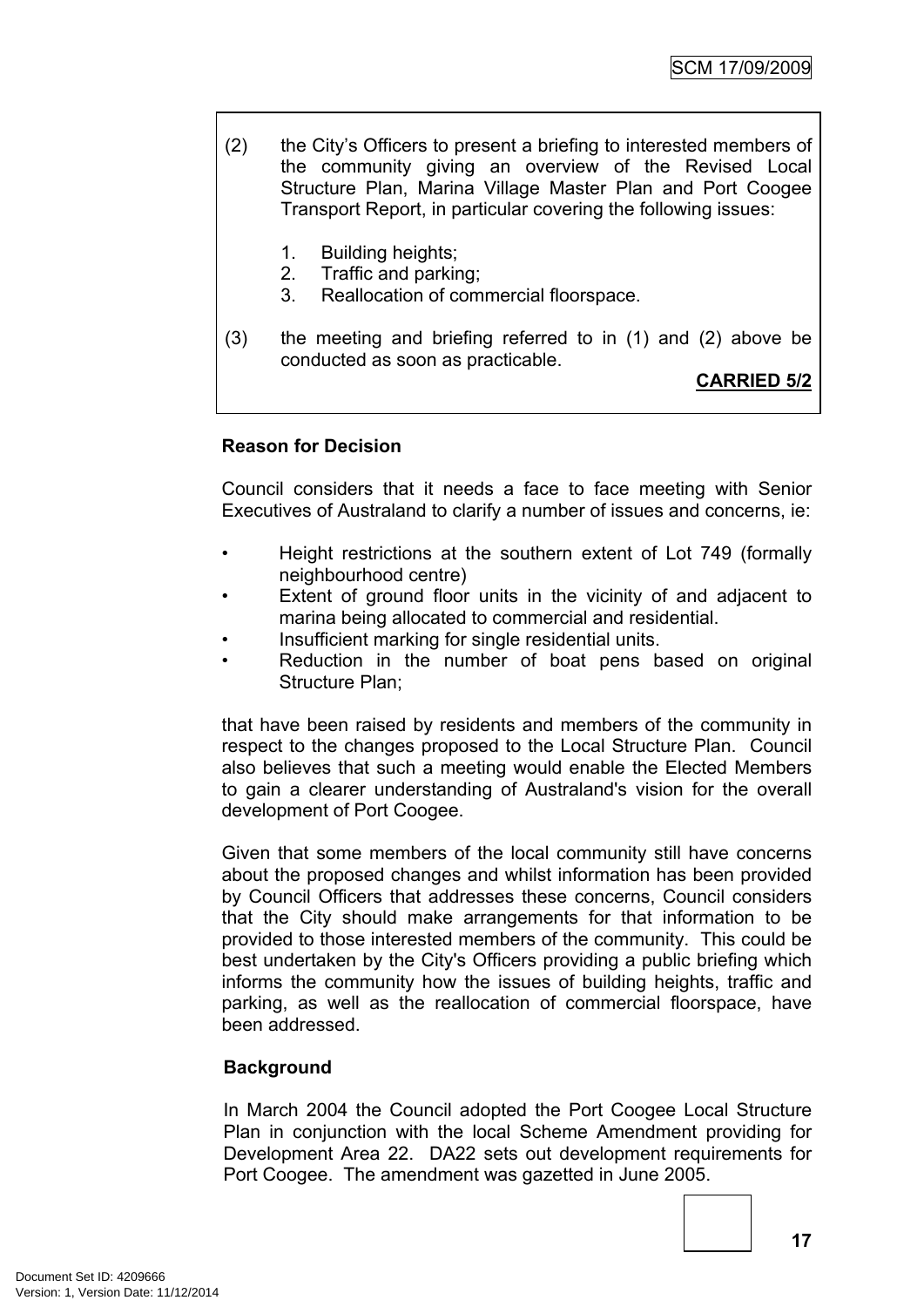Subsequent to initial adoption, the Structure Plan has been amended on a number of occasions. The Structure Plan was amended in June and August 2005, July 2006, and most recently following support for changes adopted by Council in September 2008.

Since September 2007, however, and notwithstanding the minor changes adopted by Council in September 2008, representatives of the City's Planning and Engineering Directorates have been involved in ongoing discussions with Australand and its consultants' regarding numerous more significant changes to the Local Structure Plan. The focus of the changes is the future development of the Marina Village.

The culmination of the discussions resulted in the submission of the Port Coogee Revised Local Structure Plan in November 2008. At the same time, the Marina Village Masterplan and Port Coogee Transport Report were lodged with the City.

The purpose of the Marina Village Masterplan is to:

- Establish a framework for the development of the Marina Village.
- Build upon and provide additional detail to the existing Master and Structure Plan Reports for Port Coogee, in order to provide more information regarding the Marina Village.
- Develop broad principles for urban design guidelines that will ultimately lead the implementation of the development.

The Masterplan compliments the Port Coogee Local Structure Plan (LSP) to provide more illustrative detail to the Marina Village component of the development and present a concept plan as an intention of how the LSP might be implemented.

Both the Port Coogee Revised Local Structure Plan and the Marina Village Masterplan have been prepared on behalf of Australand by Taylor Burrell Barnett as the head consultant.

The purpose of the Port Coogee Traffic Report is to provide transport and parking advice for the Revised Local Structure Plan, with particular emphasis on the more substantive changes proposed within the Marina Village. The document is to be read in conjunction with the Revised Local Structure Plan and Marina Village Masterplan.

The Traffic Report has been prepared for Australand by SKM.

The Port Coogee Revised Local Structure Plan, the Marina Village Masterplan and the Port Coogee Traffic Report were tabled for Council's consideration at it's meeting on 13 August 2009. The Council resolved to defer determination of the Revised Local Structure Plan and associated documents to a Special Meeting of Council in

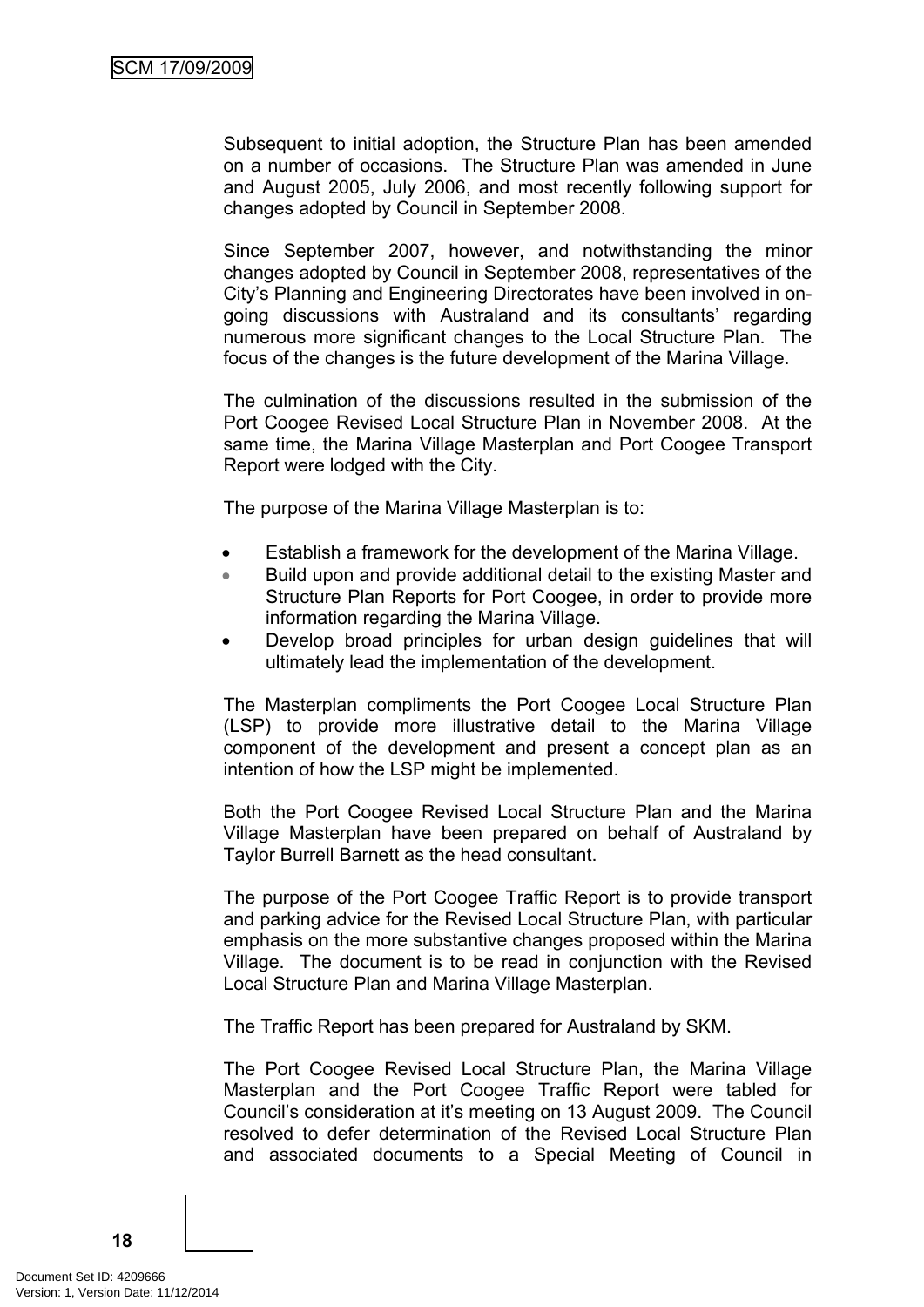September 2009. The reasons for deferral relate to the complexity of the proposal and the importance of the project to the City of Cockburn.

A briefing on specific queries that the Elected Members have in respect to the revised Plans has been scheduled for Monday 13 September 2009, with a Special Council meeting to be held on Wednesday 17 September 2009.

### **Submission**

The Port Coogee Revised Local Structure Plan proposes the following main changes:

- 1. The extension of the Marina Village Precinct to include:
	- Lot 786 Orsino Boulevard: and
	- the land on the southern peninsula currently outside the village and zoned Residential R80.
- 2. The relocation of the Southern Neighbourhood Centre to the Marina Village.
- 3. An increase in dwellings numbers. In this regard, the amended Structure Plan approved in 2006 provided for 1630 dwellings. The revised Local Structure Plan provides for just over 2300 dwellings. The majority of the increase in dwelling numbers is within the Marina Village (an increase of approximately 650 dwellings).
- 4. Removal of the R160 density previously shown across the Marina Village.
- 5. The replacement of the Building Height "Guide" Plan in the Local Structure Plan with a 'Building Height Plan'. The Building Height Plan shows a general increase in building heights within the Marina Village, including the southern peninsula when compared with the Building Height 'Guide' Plan.
- 6. Comprehensive parking provision within the Marina Village.
- 7. The introduction of a Waterfront Park within the Marina Village  $(4701 \text{ m}^2).$
- 8. An increase in the public boardwalk area, changes to public access links and minor road changes.
- 9. Reconfiguration of the boat pen layout and boat pen sizes within the Marina.
- 10. Relocation of the community purpose space.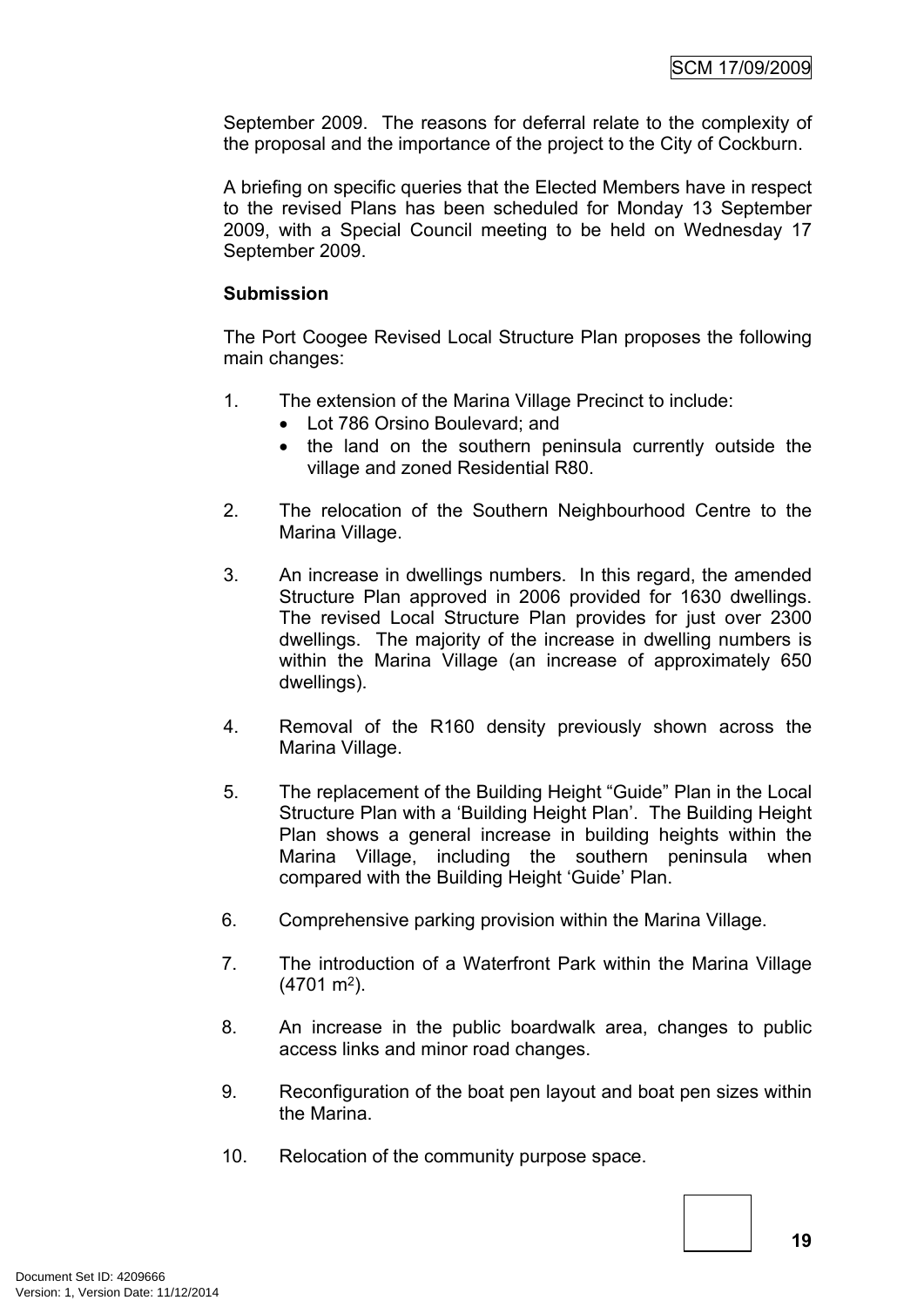11. An increase in density across the northernmost street block (dry land residential) from R25 – R35.

In support of the proposed changes, the Applicant states the following:

*In the context of Port Coogee and the wider Cockburn region, the Marina Village is to be a significant public asset which will play an important role as a regional attractor. The co-location of community facilities and well designed public open spaces, including a new Waterfront park, will provide important recreational spaces for people living, working in and visiting the area.* 

*To realise this potential, however, the Marina Village requires a critical mass of residential population to support the various activities envisaged, including; retail, commercial, community and residential uses, and to contribute life, vibrancy and a sense of safety to the area as well as to support local businesses.*

*To achieve the necessary critical mass of residents, the proposed LSP provides a framework for the development of residential apartments as the primary housing type within the Village Centre Precinct.*

*The proposed building heights are intended to facilitate development that brings more residents to the Marina Village Precinct, which will provide many benefits to the quality of the place, including:*

- *1. Activation, vibrancy and safety – bringing a population density that activates the streets, achieves vibrancy and enhances the feeling of safety by providing passive surveillance and a 'people presence'.*
- *2. Housing diversity and choice - increasing the scope for residential opportunities via housing diversity and choice in apartment types and sizes.*
- *3. Greater demographic diversity - through the provision of housing diversity, encouraging demographic diversity within the residential population in the Marina Village in terms of household size, composition and age groups.*
- *4. Support for Marina Village local businesses – It is critical to ensure the Marina Village has a catchment population to support a good range of local businesses, particularly those shopping, food and beverage businesses that are envisaged for the enjoyment of the wider community. Such*

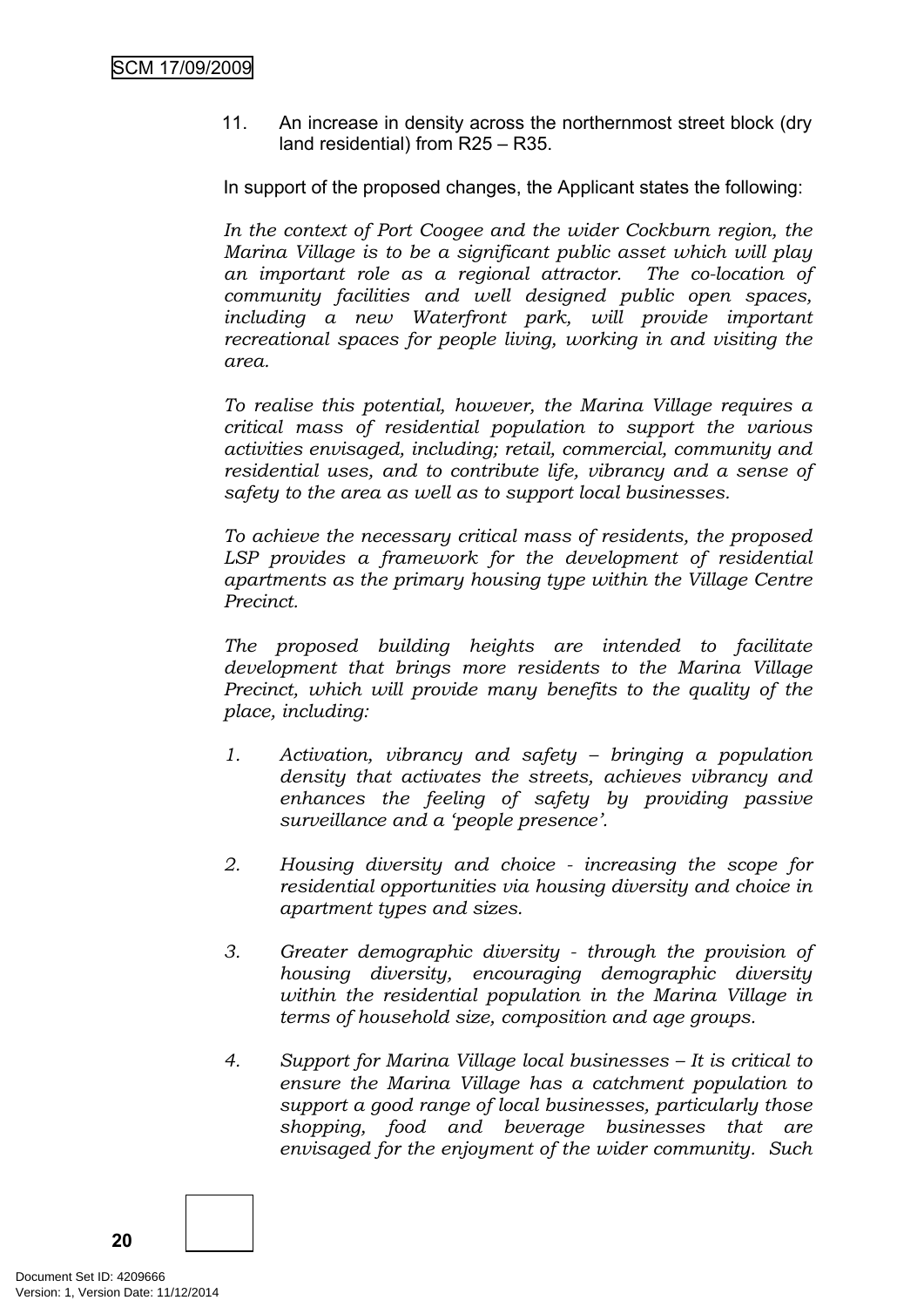*businesses cannot be sustained without an adequate permanent population base.*

- *5. The creation of Waterfront Park – Waterfront Park is proposed in the location of a former building on the waterfront. The building edge has been 'pulled back' from the Marina edge allowing for the creation of a substantial open space in its place. The park's sloping lawn will make for a 'natural amphitheatre' and the perfect focal point for performances, celebrations and other community events and gatherings. The built form density 'displaced' by the park will be replaced in the increased heights of the buildings on the southern side of the peninsula.*
- *6. Wind protection - a relatively well protected open space can be achieved by providing building height. As previously discussed with Council, wind amelioration is provided for a horizontal distance by a factor of 5x the height of the building. This will be of particular value to Waterfront Park and the mixed use land uses around the waterfront, where it will be important to create a comfortable environment in the public realm. Creating sheltered public spaces will also contribute to the provision of optimum opportunities for a sustainable food and beverage precinct.*

*Establishing the Marina Village as a community and recreational asset will be important in establishing a sense of place. Density is necessary to create sufficient population to facilitate the creation of activated streets and provide opportunities for cafes, restaurants, retail and community uses to be supported. Density in appropriate locations can create great places to live and achieve wider community aspirations by creating vibrant places.*

### **Consultation**

Upon receipt of the Revised Local Structure Plan, Marina Village Master Plan and Transport Report, the documents were reviewed internally by the City's Planning and Engineering Directorates. Following this, a period of comprehensive consultation was undertaken. For the period 3 February to 3 March 2009, all three documents were made available for inspection and comment by the public.

Consultation included the following:

- 1. Newspaper ads in the Gazette and Herald commencing 3.2.09, then 10.2.09 and 17.2.09.
- 2. Details on the City's website, including: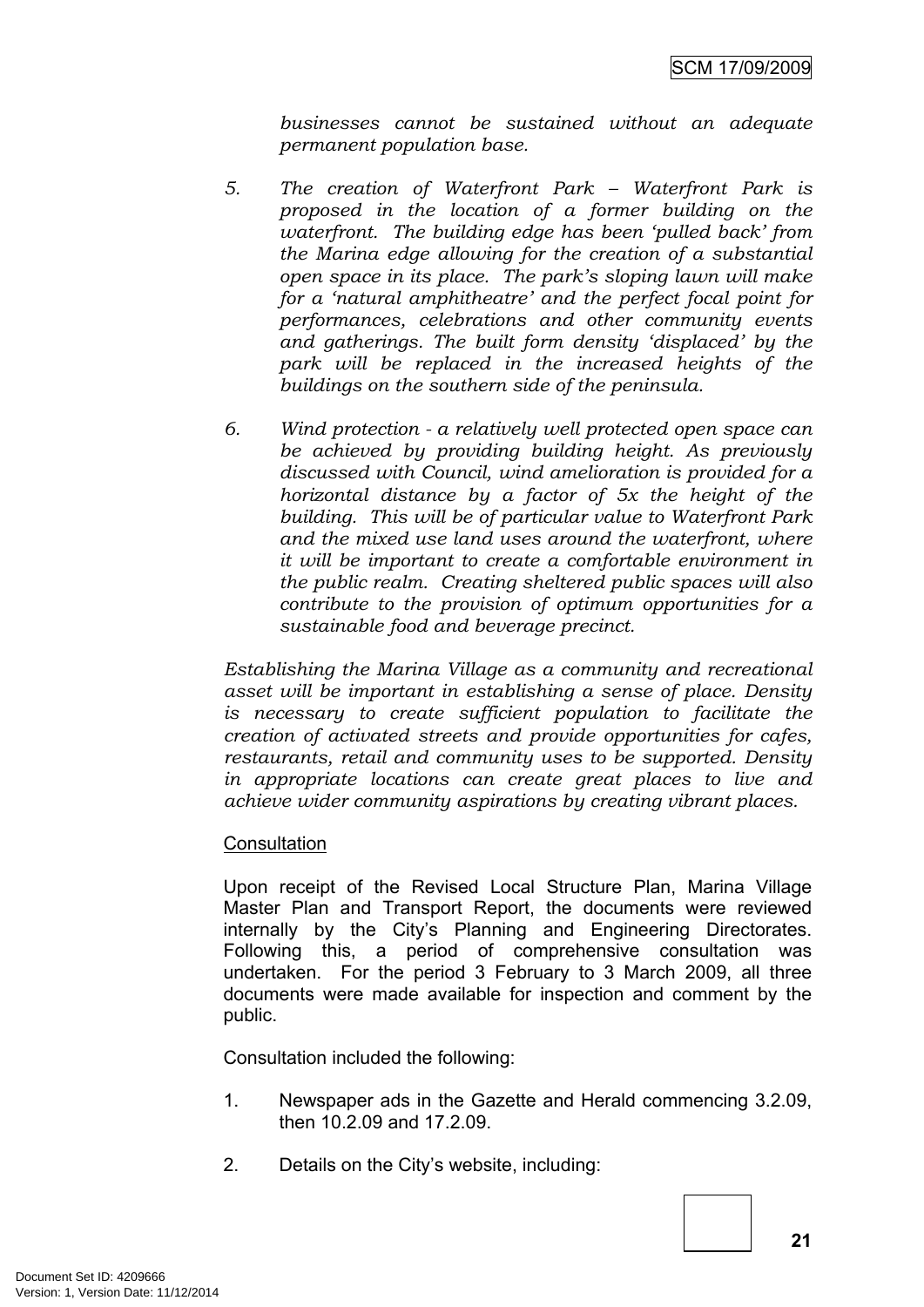- a media release;
- an item in the 'news' section;
- a separate Port Coogee link connecting users to the Revised Local Structure Plan, Marina Village Masterplan and Transport Reports;
- an on-line submission form; and
- an online, downloadable submission form (hard copy)
- 3. The sending of letters to 180 Port Coogee property owners.
- 4. Advising 11 relevant State Government agencies and or infrastructure providers.
- 5. The erection of two (2) 'Static' displays, one at the City's Phoenix Library, the other at Phoenix Shopping Centre.
- 6. An Elected Members newsletter posting.

During the consultation period, Australand also held a Community Open Day on-site (21 February 2009).

One of the pleasing aspects of the consultation was the extent to which the City's website was accessed for the purpose of gaining information on the proposed changes. The Port Coogee page was accessed 661 times for the period 3 February 2009 to 3 March 2009. Additionally across this timeframe there were 76 'Returning Visitors'.

In response to the consultation, the City received 39 submissions. Of these, 10 either support or raised no objection to the Revised Local Structure Plan and related documents. The remaining 29 submissions either objected to, or raised concerns in respect of what is proposed. A summary of all submissions can be viewed in the attached 'Schedule of Submissions'.

In summary, the majority of objections and/or concerns related to the following matters:

- 1. Increase in development density (dwelling numbers) and building heights.
- 2. The impact of the proposed changes on views and property values.
- 3. Traffic and parking concerns.
- 4. Relocation of the Local Centre into the Marina Village.
- 5. Claims of misrepresentation at the time of property purchase.
- 6. Impact of wind/planning for wind.
- 7. The changes will result in an increase in crime and anti-social behaviour.

The above list descends in order based on the number of times an issue was raised either specifically or generally in the submissions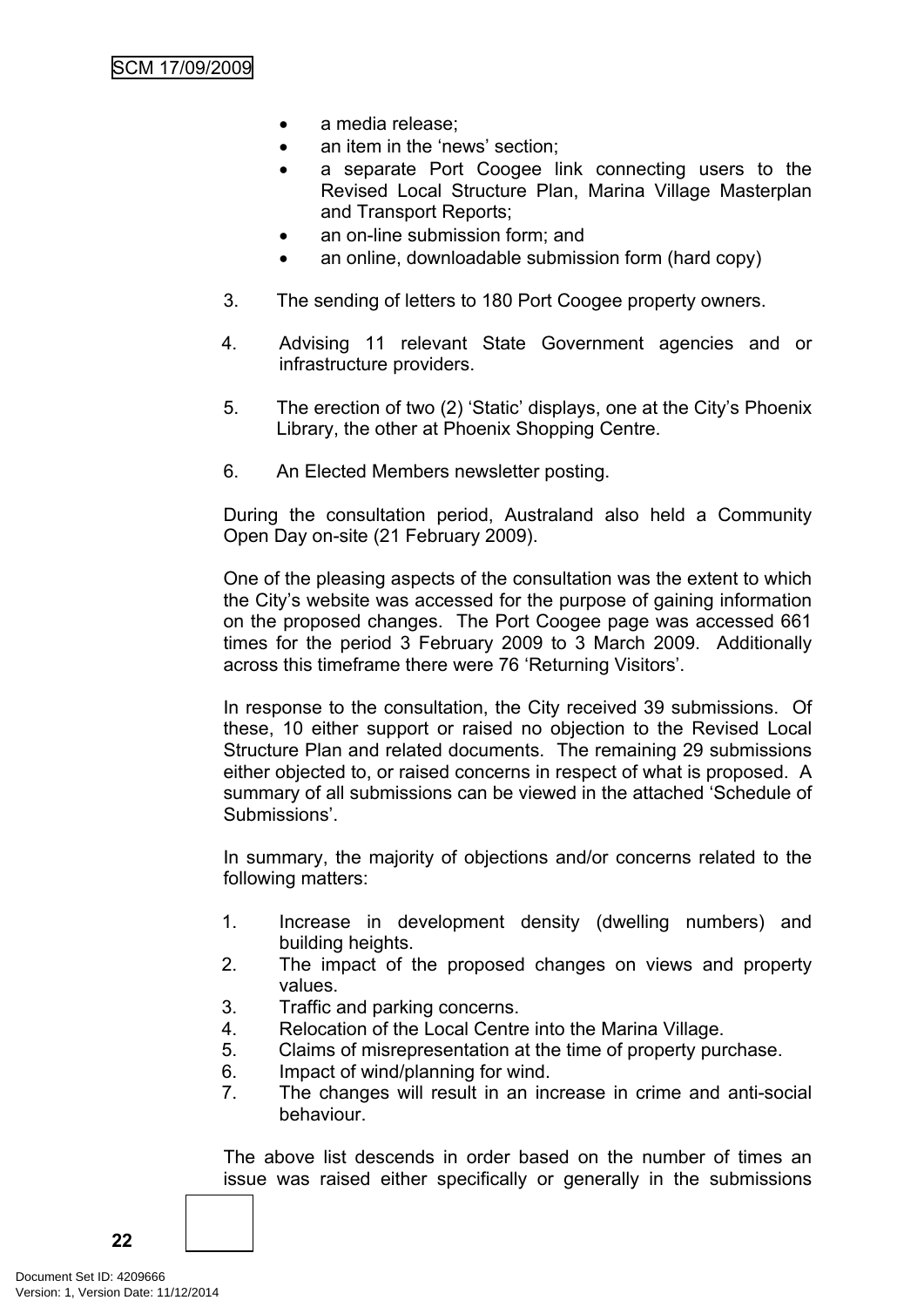received. Very clearly, the three (3) areas of most concern arising out of consultation relate to dwelling numbers and building heights, impacts on property views and values, and traffic and parking concerns or considerations. It is noted quite a number of separate points were made on one or a number of occasions.

The City's comments in respect of the main points above will be largely covered in the following section. The Schedule of Submissions has been referenced to highlight were this occurs. Where relevant or necessary, additional comments are provided in the Schedule of Submissions in respect of one-off points or concerns. This is approach is particularly applicable to three (3) larger submissions received by the City.

### **Report**

Following the completion of consultation and the review of all submissions, the City's planning and engineering directorates focussed on identifying the City's position in respect of the changes proposed, including concerns and/or issues arising out of the consultation. The City's standings from Planning and Engineering perspectives were then put to Australand and its consultant team. The following comments provide an appreciation of the dialogue that has transpired in respect of the main concerns or issues, including resultant outcomes or changes.

### Dwelling Density (Numbers) and Building Heights

Concerns raised in response to consultation in respect of the proposed increase in density/dwelling numbers are not shared. Rather, concern is expressed from a planning perspective in regard to how these changes will be effected in a manner that contributes to the overall success of Port Coogee as a place to live, work and/or visit.

Accordingly, the position of the applicant and developer is accepted. That is, a certain critical mass in terms of local population is necessary to support local commercial development and the lifestyle always envisioned for the project. The manner, in which this occurs, however, particularly for the purpose of ensuring a diversely strong future population, needs to be determined.

Whilst additional dwelling numbers are supported, it is qualified on the basis that a far greater mix of dwelling type, design and size take place. Whereas a largely generic or predictable range of accommodation types has been expected to date, or certainly that has been the perception, there is an expectation that if an increase in dwelling numbers is to take place, there equally needs to be an increase in their mix.

To support the now identified intent for a stronger mix of dwelling type, the Design Philosophy in the Structure Plan has been amended to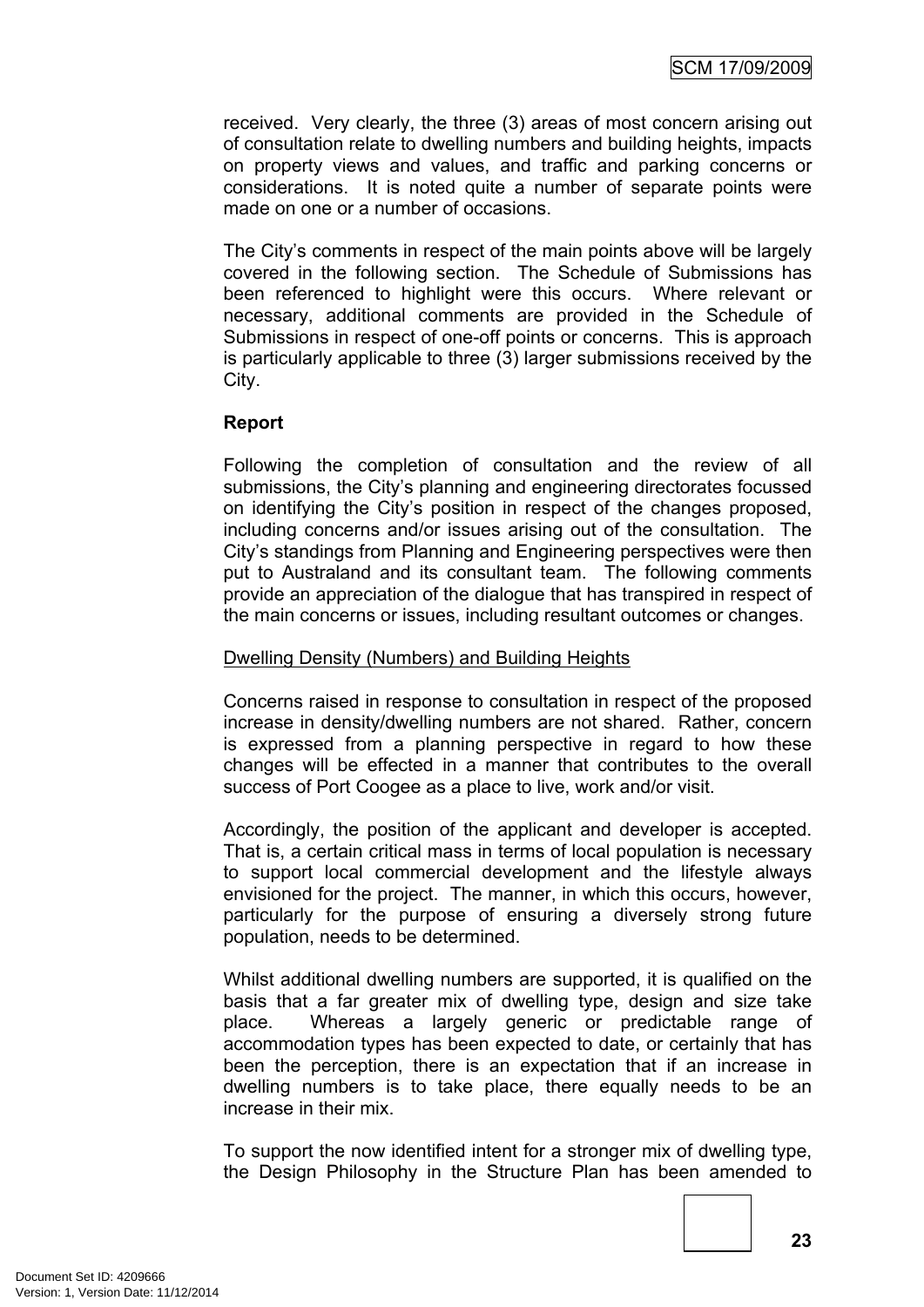include the following objective – *To create density and a diverse residential population that will help to bring vibrancy and activity to the Marina Village.* In addition, the Marina Village Masterplan, to be read in conjunction with, and supporting the Structure Plan, has also been amended to include a section titled *Objective for Housing in the Marina Village*. The content of this section reads:

*In addition to the variety of densities provided for within the LSP, the following overarching objective applies to all development within the Marina Village to encourage diversity in dwelling size and design:*

*A densified and diverse residential population will help to bring vibrancy and activity to the Marina Village.*

*To this end it is a key aim to encourage a diverse residential population in the Marina Village, in terms of household size, composition and age groups, through the provision of a range of living options.*

*Diversity of housing product may be provided in a number of ways, for example, designation of a particular precinct area, development site or a building within a site for a particular residential typology, or mixing different products within buildings.*

*Built form control mechanism(s) will be formulated with due regard to the following objectives:*

- *Achieving diversity in dwelling size and design, to accommodate different household types, including:*
- *1-2 bedroom apartments of up to 80 m<sup>2</sup> - more affordable accommodation for single persons, young professionals and retirees.*
- *2-4 bedroom apartments of between 80 and 200 m<sup>2</sup> - family friendly apartment living.*
- *2-4 bedroom high end luxury apartments.*
- *The juxtaposition of dwelling types throughout the Marina Village will be considered further through the Built Form Codes or guidelines, DAPs and subsequent development applications.*
- *Regardless of dwelling types, residential design should strive to create high quality developments, particularly on landmark sites, through high quality design and architecture.*

As a precursor to the development of more buildings comprising a strong mix of dwelling types, design and size, Australand in a prelodgement meeting has presented initial plans for the development of Lot 786. The plans provide for a diversity in apartment types and sizes

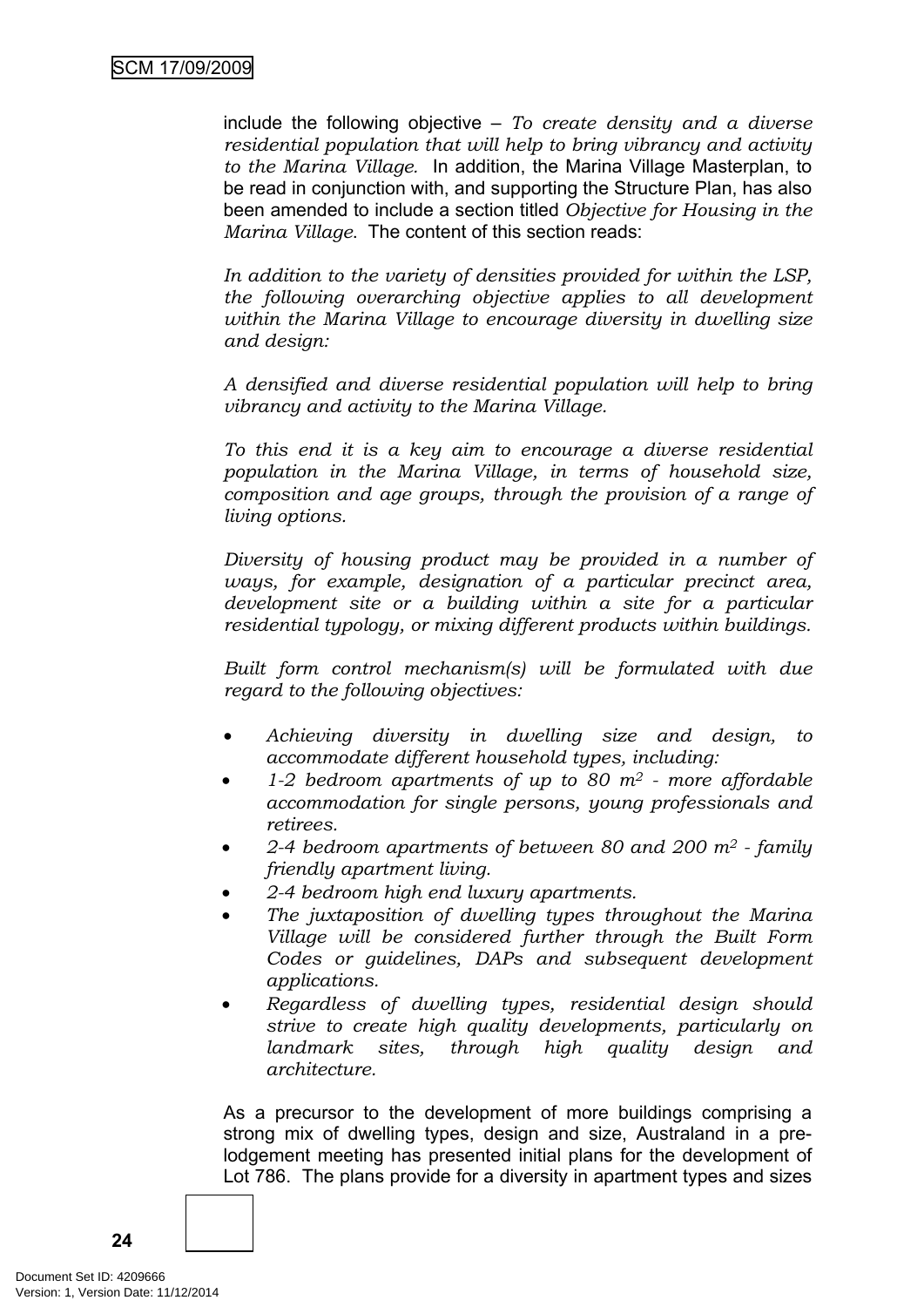ranging from 40  $m^2$  'bed-sits' to 120  $m^2$  three (3) bedroom apartments. The proposal accommodates these dwellings in 'grouped' and 'multiple' formats, with scope for "live-work" arrangements where dwellings abut the street.

The proposal for Lot 786 represents the new design philosophy, and to this end is in stark contrast to that already approved by the City for Lot 785 adjacent to the south. This development comprises 38 dwellings, all approximately 138  $m<sup>2</sup>$  in size and aimed largely at one section of the residential property market.

In terms of building heights, the following comments are made:

Provision 21 in DA22 (Town Planning Scheme No. 3) provides for building heights across the currently delineated Marina Village up to eight (8) storeys. Specifically, *Within the Marina Village, and local centre areas coded R80, development is restricted to a maximum of eight storeys.*

The current Local Structure Plan includes a 'Building Height Guide Plan' showing heights in the Marina Village ranging from 2-8 storeys (and the majority of street blocks shown for development up to five (5) storeys). This was included *as a guide to represent the building heights likely to occur within the framework of DA22*.All building heights could, however, be up to eight (8) storeys based on Provision 21.

The Revised Local Structure Plan now includes a 'Building Height Plan'. This plan shows the change in heights referred to during consultation, essentially a general increase in building heights across the Marina Village. In every instance, however, the heights shown are either below or at the 8 storeys permitted by Provision 21.

In addition to depicting building heights, the Building Height Plan has been notated to specify a minimum four (4) storey requirement on the two lots abutting the south side of proposed Waterfront Park. Whilst the notation provides the qualification that four (4) storeys is required unless an alternative solution to wind amelioration is provided, it is expected the lots will be occupied by buildings at least four (4) storeys in height for the purpose of wind protection (to Waterfront Park).

Under Provision 21 in DA 22, *The height of buildings in residential R60 and R80 areas should be limited to a maximum of five storeys (and not exceeding 21 metres) in height. Higher structures up to a maximum of eight storeys (and not exceeding 32 metres) in height may be permitted where*, amongst matters including design and environmental considerations, there is broad community support for the higher buildings following a process of full consultation.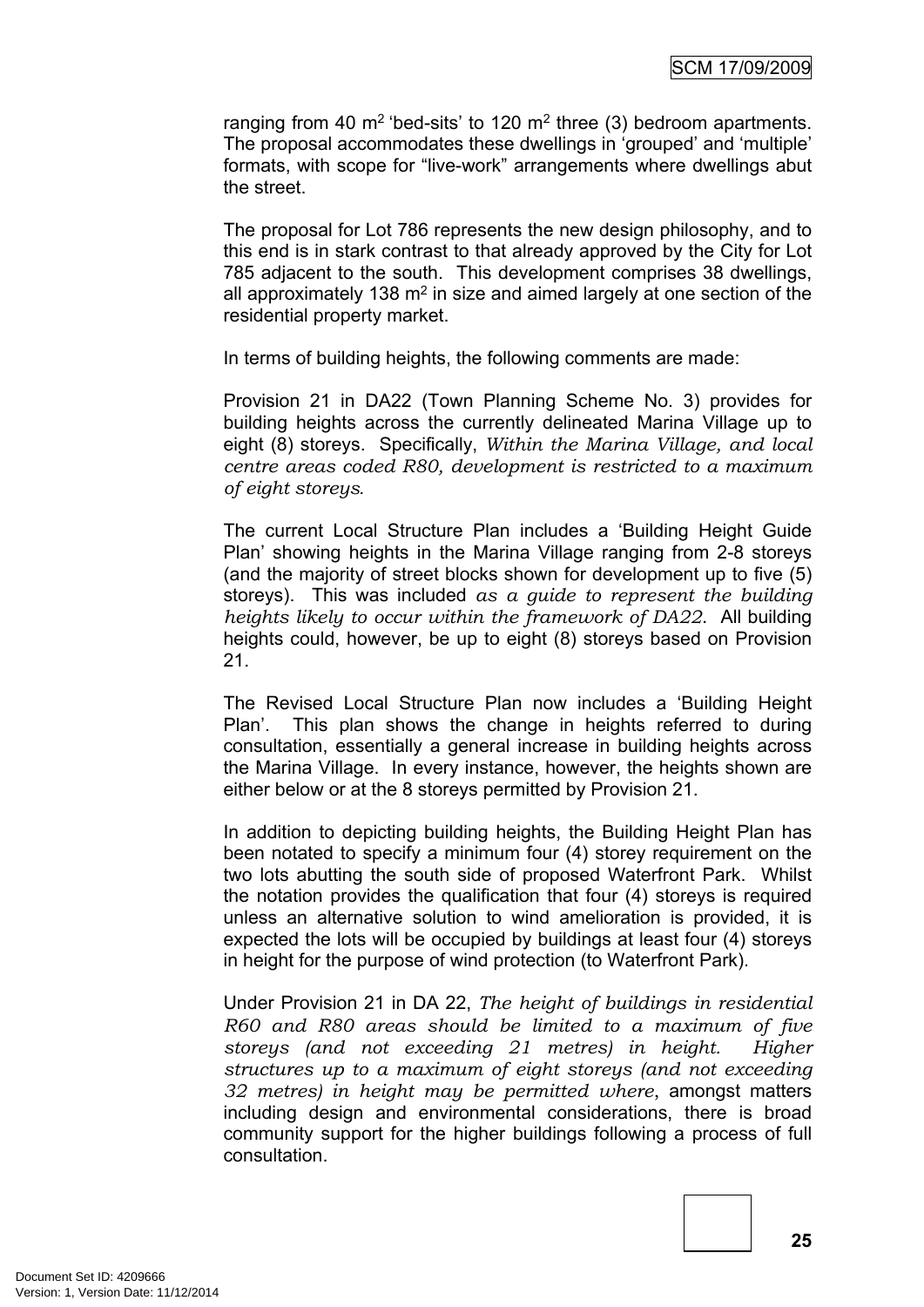The extension of the Marina Village to include the R80 zoned land on the southern peninsula equally extends the eight (8) storey Village height restrictions across this land. This simple extension, it could be argued, provides for increased height where consideration of the listed criteria would have otherwise been required. Given this and despite heights less than 8 storeys shown on the Building Height Plan for some of this land, an assessment against the applicable criteria in the Town Planning Scheme is considered appropriate.

The criteria deal with, or require the following:

- broad community support;
- builtform, topography and landscape character;
- the location being a part of a major tourist or activity node;
- the amenity of the location (coastal foreshore) is not affected by overshadowing; and
- there is visual permeability of the location.

Given the lack of submissions objecting to building heights, particularly in the context of the extensive consultation undertaken, point one above is considered to have been satisfied. Invariably, consultation results in the submission of objections to a proposal. If a proposal is considered to be generally acceptable, consulted persons will not be concerned to make a submission, inferring support (or at worse indifference to a matter). This is considered to apply in the subject case.

The remaining criteria are also considered to have been addressed. As part of the Marina Village, the land in question will be subject to the same objectives and design principles/considerations applicable to the balance of the precinct (which is tourist/activity node in nature).

With respect to overshadowing, the City required the submission of an Overshadowing Plan. The plan reveals a relatively benign situation in terms of this potential impact. On 21 June at 12 noon, the greatest overshadowing impact is across parking areas on the southern side of the peninsula.

### Impact of the Proposed Changes on Views and Property Values

Whilst the concerns regarding views are acknowledged, there are typically no rights protecting such and the issue is not a valid planning consideration. With respect to the change in building heights between the Building Height Guide Plan in the current Local Structure Plan and that (Building Height Plan) now proposed, those concerned with views also need to be mindful of the eight (8) storey building height afforded by Provision 21 of DA 21 across the Marina Village.

Planning decisions are also made independent of property value considerations or speculation regarding such.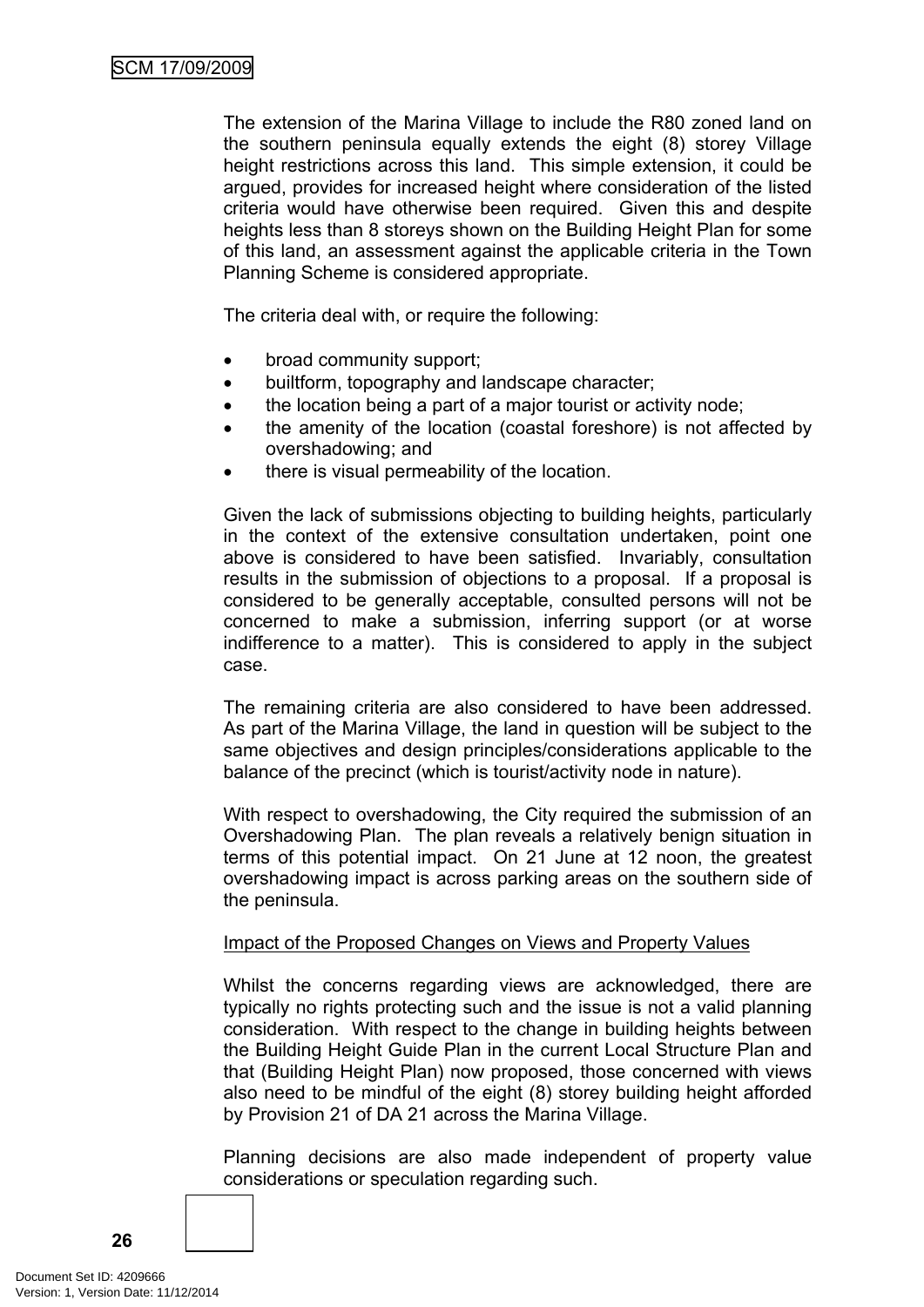### Traffic and Parking Concerns (J Radaich)

An update of the Port Coogee Transport Report (July 2009) prepared by Sinclair Knight Merz was presented following a peer review of their previous report dated December 2008. The July 2009 report addressed the issues and uncertainties raised through the independent technical review process undertaken by Uloth and Associates in April 2009.

The City is satisfied that the report has provided sufficient justification for the parking and traffic generation calculations and believe the conclusions are logical. The following points are made to support the recommendation:

1. The peak parking demand (residential plus non-residential) occurs on a weekend. Design standards and a comparative survey of the Mandurah Ocean Marina where used to assist in the review. Parking provisions required are as follows :

| visitors                               |           | Marina Village Residential including their 2431 bays |  |  |  |
|----------------------------------------|-----------|------------------------------------------------------|--|--|--|
| Non-residential                        | 655 bays  |                                                      |  |  |  |
| Non-residential general beach visitors | 50 bays   |                                                      |  |  |  |
| <b>TOTAL</b>                           | 3136 bays |                                                      |  |  |  |

The Marina Village residential car parking provision of 2431 bays is conservative, with a figure of 1740 bays plus visitors' bays shown to be sufficient. It is also unlikely that the peaks for each non-residential use will occur at the same time, thus additional capacity will be achieved (when applying the methodology across the combined uses). The non-residential uses include: retail, commercial, food and beverage, community uses and boat pens.

Consequently, the following minimum parking demand provision proposed by Sinclair Knight Merz is acceptable.

| Marina Village residential permanent on-site | 2188 bays |
|----------------------------------------------|-----------|
| Marina Village residential visitor on-site   | 121 bays  |
| Marina Village residential visitor on-street | 122 bays  |
| Non residential public parking               | 705 bays  |
| <b>TOTAL</b>                                 | 3136 bays |

The 100 room hotel will also require 100 parking bays on-site; however, this would form part of the separate hotel development conditions.

2. The preparation of an effective Parking Management and Strategy Plan will be necessary to detail how the on-street and off-street

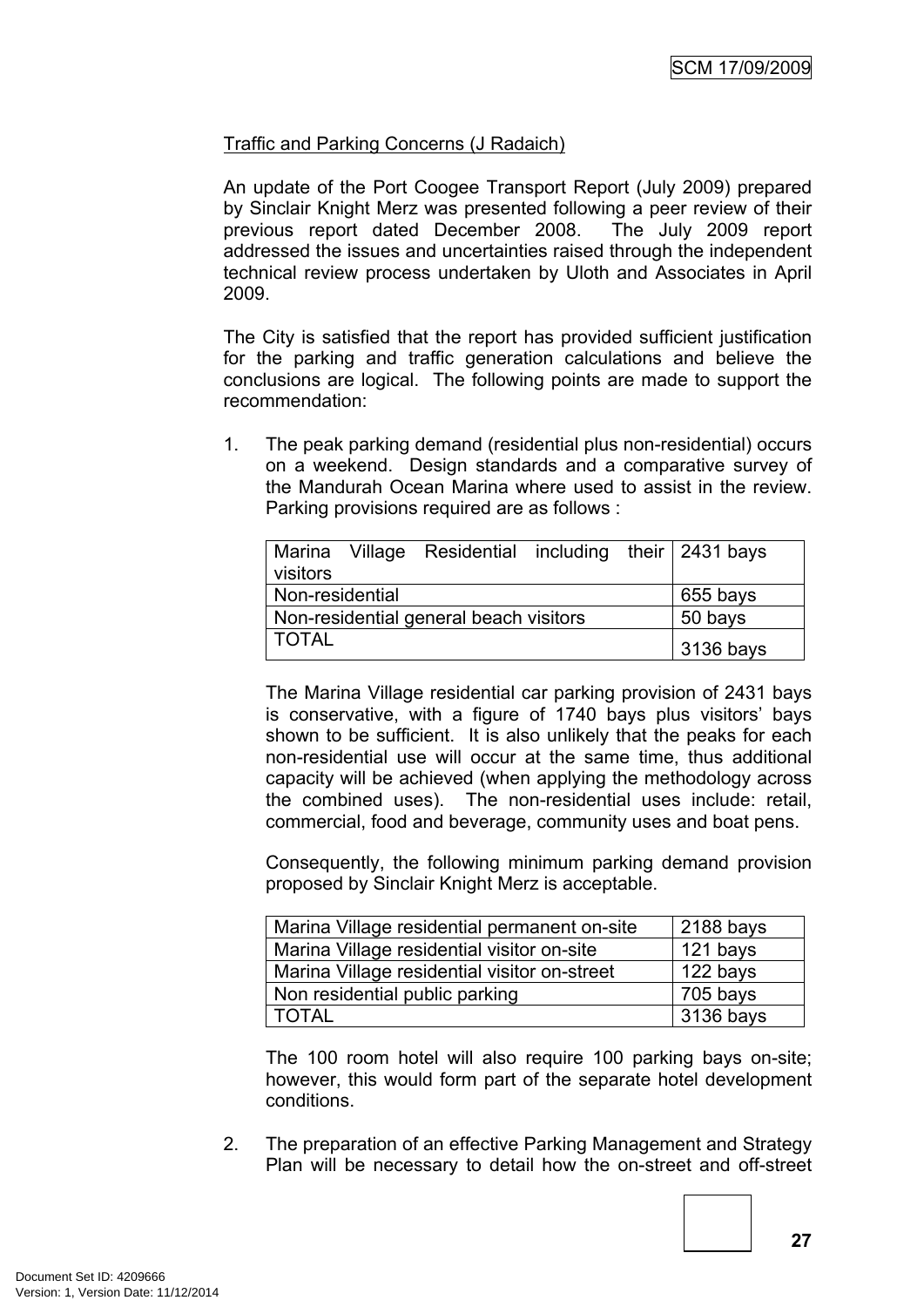non-residential public parking facilities will be shared between short term and long term commercial and recreational uses.

- 3. Strategically located taxi ranks and pickup/set down areas was not addressed in the report and these will need to be identified or allowed for in the development. A convenient pickup and set down location will also need to be provided to support the marina users.
- 4. The provision of parking at the end of the residential groyne and residential island is a concern as they may affect the living amenity of residents. How this parking is to be managed so as to not cause problems for residents will need to be demonstrated.
- 5. The peak traffic demand on the external road system is projected to be 11,948 weekend trips/day and 12,535 weekday trips/day (satisfactory). The impact of the Port Coogee development on Spearwood Avenue was estimated to increase demand by 2890 weekday trips/day (2006). This has now been refined to 1880 weekday trips/day in the 2009 report.
- 6. There will ultimately be a requirement for traffic signals at the Pantheon Avenue and Orsino Boulevard intersections with Cockburn Road. The provision of these signals should be the responsibility of the developer.
- 7. The report has identified the requirement for traffic signals at the Pantheon Avenue/Orsino Boulevard intersection. The provision of these signals should be the responsibility of the developer.
- 8. Although the traffic signals on Cockburn Road will operate satisfactorily, the analysis of the Pantheon Avenue intersection indicates that traffic queuing in Pantheon Avenue could be past the second intersection for 5 percent of the time in the morning peak period. This will need to be further addressed due to the possible impact on the local residents fronting Pantheon Avenue.
- 9. There was an indication that some minor access streets should have a reduced carriageway width of 5.5 metres. However, to facilitate traffic movement and turning and service vehicles, the minimum width should be 6.0 metres.
- 10. The pedestrian, cycling and public transport provisions and amenities have been adequately address and catered for.

### Relocation of the Neighbourhood Centre into the Marina Village

The relocation of the neighbourhood centre into the Marina Village is proposed for the following reasons (as provided by the applicant).

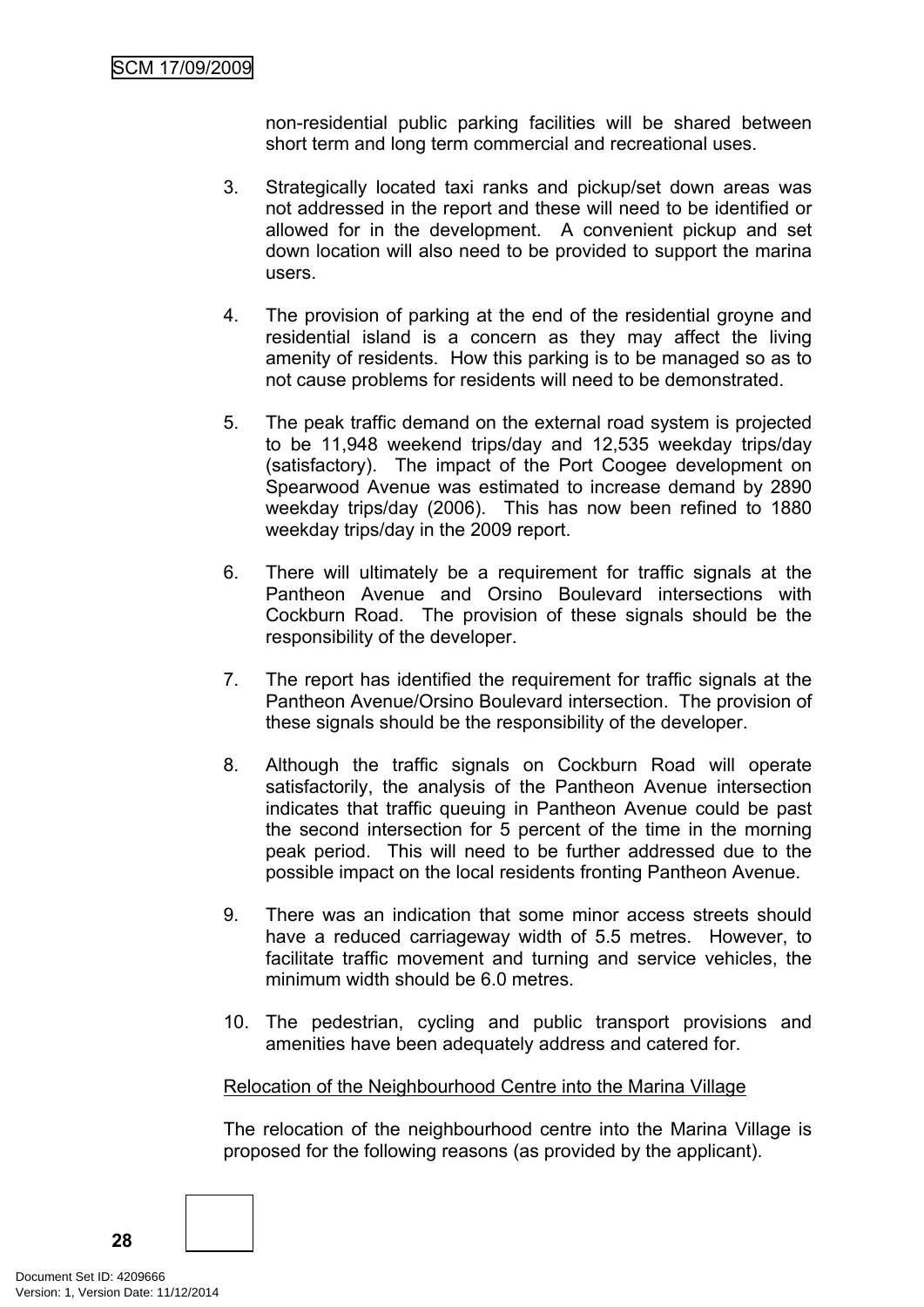- *Successful places usually emanate from a single point; the Marina Village will establish a core precinct and focus for the community.*
- *The concentration of uses will provide greater activity, vitality and activation of the public realm within the Marina Village.*
- *The provision of a separate Neighbourhood centre will detract focus from the Marina Village.*
- *The consolidation of uses will improve economic viability and accordingly the success of the centre as a vibrant place.*

*An expert retail analysis by PRACSYS raised concerns about the distributed nature of the retail and commercial uses within the previous LSP and recommended the consolidation of these activities to give the centre the best chance of success for the benefit of business owners and the immediate and wider community.*

*PRACSYS identified that a high concentration of uses is likely to be more economically successful than lower concentrations i.e. commercial uses focussed on particular areas of the Marina Village will be more economically viable than commercial uses spread through the Centre … . PRACSYS states that 'the logic is that by focusing car parking and foot traffic around a few contained nodes, all businesses will have a greater chance of surviving seasonal trading fluctuations and therefore will provide a higher standard of amenity for residents and visitors all year round. This is particularly true for seasonal water front locations such as the Marina Village, where foot traffic tends to dissipate very quickly as it moves further from activity nodes.* 

For the above reasons, the subject change to the Structure Plan is accepted. It is important to note; however, that not all non-residential activity is being transferred into the Village. Despite initial concerns about a *Possible Local Centre* on the Neighbourhood Centre land, an agreed position in this regard has been reached.

It is believed the development of part of this southern site for the purposes of a shop, café or convenience store should be mandatory. These types of uses will serve the local community as well as visitors to this part of the project given the adjacent foreshore reserve and beach for recreation. It is also believed the required floor area should be a minimum of 200 m<sup>2</sup>. This is sufficient in size for achieving a meaningful presence without eroding the reasons for shifting the neighbourhood centre into the Marina Village.

To effect the above, changes have been made to the latest version of the Revised Local Structure Plan. The southern part of the land in question is noted as an Additional Use Site, whilst the Structure Plan

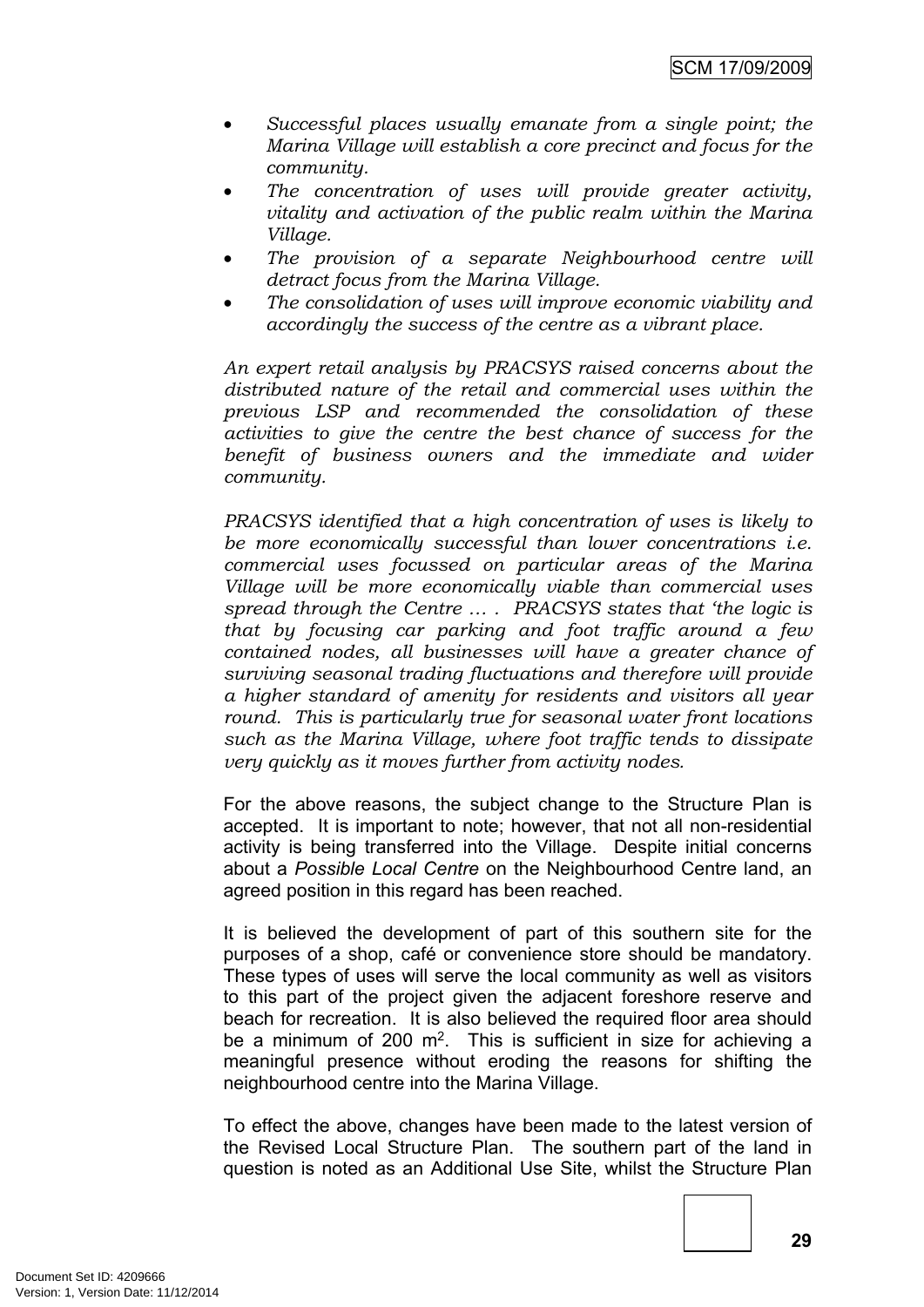text refers to the following preferred uses: shop; restaurant, exhibition centre and convenience store. Both the plan and text also refer to the requirement for the site to contain a minimum gross lettable area of  $200 \; \text{m}^2$ .

### Claims of misrepresentation at the time of property purchase

A number of submissions and/or enquiries received by the City made claims information provided at the time of purchasing land within Port Coogee is no longer relevant based on what is now proposed by the developer. Similar to the issues of views and property values, this issue is not a planning consideration. When claims along these lines were made, the City's officers recommended the matter be taken up with Australand.

### Impact of Wind/Planning for Wind

In addition to providing for the development of additional dwellings within the Marina Village, the increased building height shown on the Building Height Plan is equally relevant to addressing the major impact of wind in this coastal location. The introduction of Waterfront Park as one of the major changes in the Revised Local Structure Plan further highlights the need for appropriate wind management.

As stated by the applicant *… a relatively well protected open space can be achieved by providing building height. As previously discussed with Council, wind amelioration is provided for a horizontal distance by a factor of 5x the height of the building. This will be of particular value to Waterfront Park and the mixed use land uses around the waterfront, where it will be important to create a comfortable environment in the public realm. Creating sheltered public spaces will also contribute to the provision of optimum opportunities for a sustainable food and beverage precinct.*

#### The Changes will Result in an Increase in Crime and Anti-Social **Behaviour**

The concerns regarding an increase in crime and anti-social behaviour as a result of the proposed changes are not shared by the City. One of the primary objectives of the Revised Local Structure Plan is the establishment of a Marina Village that is highly successful in respect of street and public activity levels across the day and during the evening. If delivered as expected, crime and anti-social behaviour should be minimal in the face of a vibrant, active village.

Additional to the above and fundamental to well developed 'urban' locations, a high degree of emphasis is to be placed on ensuring new development is responsive to the public environment. There is great potential via this approach to prevent inappropriate behaviour and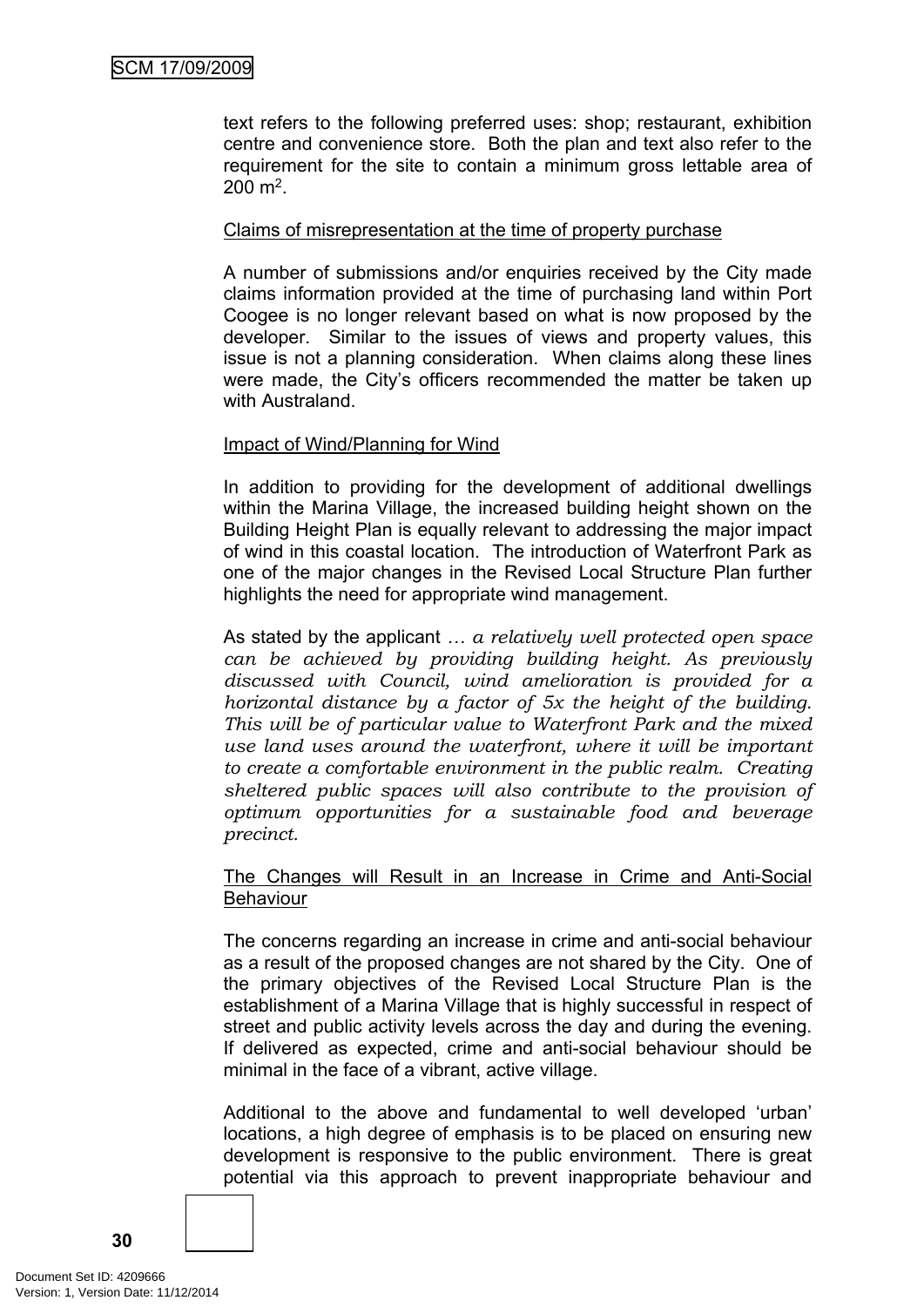criminal activity from occurring. This is in addition to the requirement for all development to engage across the private/public realm through simple opportunities such as natural surveillance.

### Other Matters for Consideration

In addition to the matters arising out of the consultation undertaken, the City's Planning Directorate has been in separate discussion with Australand and its consultants regarding the following matters.

### Dual Use Paths (DUP's)

The extent of DUP access through the project area has been raised as a concern. In particular, concern based on the extent of information depicted on the Structure Plan itself has been raised in relation to public access (pedestrian and bike movement) around the 'Icon' building to be developed at the western end of the southern peninsula.

Provision 6 in DA22 refers to a *continuous dual use path along the foreshore connecting into the existing pathway system*. Whilst both the current and Revised Local Structure Plan show essentially the same in terms of DUP's, the DUP extending towards the northern tip of the southern peninsula is not shown to extend in its entirety around the 'Icon' site marking the end of the peninsula. For the purpose of continuous access, this is considered important.

In response to the City's concerns, Australand and its consultant have advised permanent public access (pedestrian and bicycle) is to be made available around the 'Icon' site and this part of the peninsula, albeit at a lesser dimension/standard to the DUP extending to this point. In this knowledge, the extent of DUP shown on the Revised Local Structure Plan is supported subject to a condition requiring the access to be permanent.

#### Language use throughout both documents

The language throughout both documents (the revised Local Structure Plan and Marina Village Master Plan) reads non-committal (*potential, possible*) when compared with the requirements of Provision 20 in DA 22 which requires *a site of not less than 3500 m<sup>2</sup> for the development of a hotel, located and designed to the satisfaction of the Council*.

Consequently, advice confirming the development of a hotel within the Marina Village has been sought, particularly given the progression towards greater clarity generally in the planning of the Village. In response, the language in the documents has been changed to refer to *Potential Site for Required Hotel*. Currently, the word "*Required*" is not included.

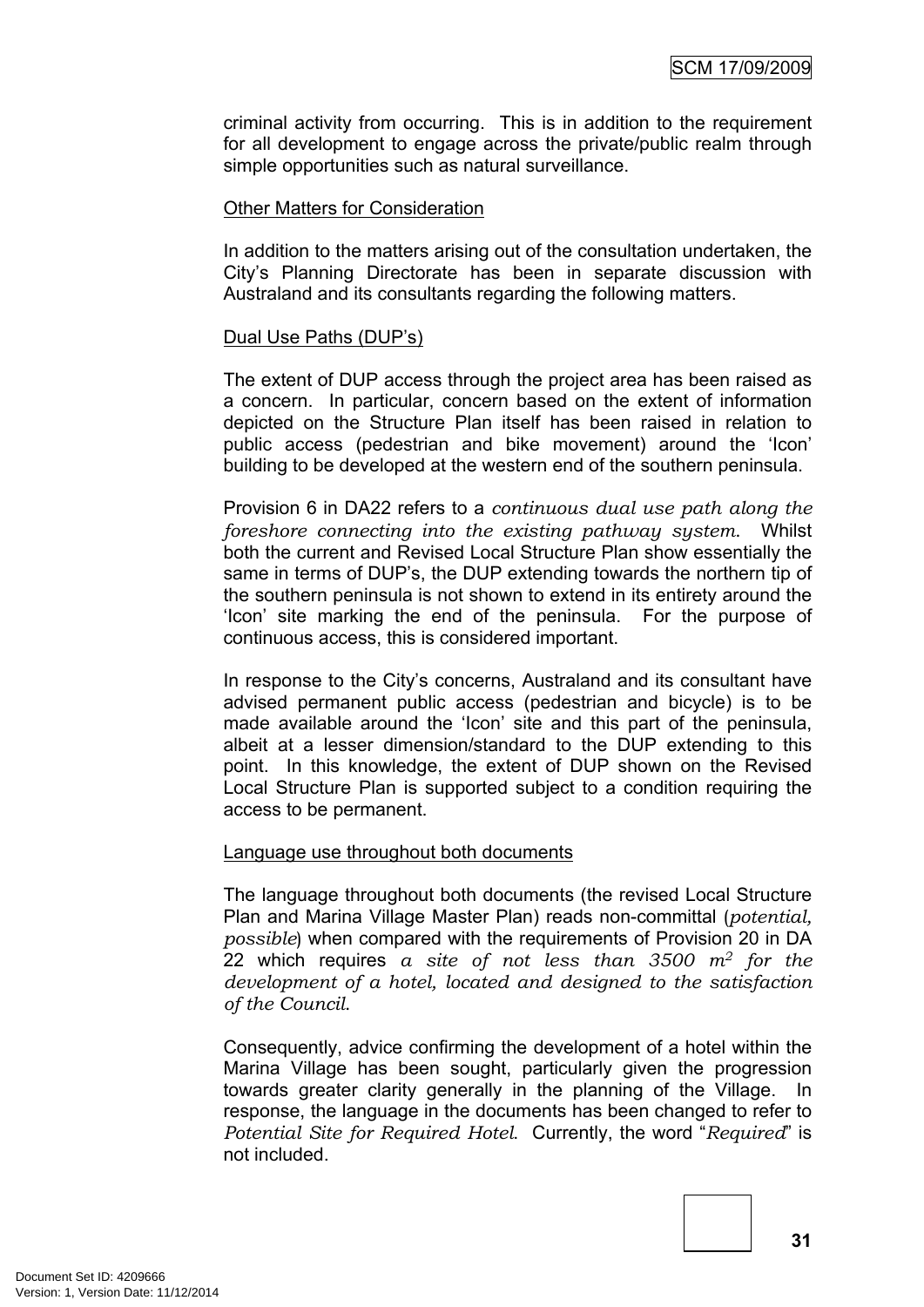With respect to the location of the future hotel, a condition is recommended requiring this to be adjacent to the marina itself. This is consistent with the objective of activating the waterfront, preventing the establishment of this required use elsewhere within the marina village.

In addition to the language used in respect of a hotel, the Revised Local Structure Plan initially referred to a *Potential Site for Community Purpose*. Similarly, this aspect of the Plan and documents has been amended to refer to the *Potential Site for Required Community Purpose Space*, the operative word being "*Required*".

#### Marina services building

Currently identified to be two (2) storeys in height, the Marina Services Building is now identified for a building height of up to three (3) storeys. This minor increase is commensurate with the *Icon Building* status applicable to the site.

Not less than 300  $m<sup>2</sup>$  of floor space within this building is to be transferred to the City free of cost, for use in association with the management of the Marina. The Revised Local Structure Plan also refers to *additional facilities for refuelling and sullage disposal … if there are any such facilities at the time of transfer*.

### Active use of the Peninsula at the ground floor level

Provision 17 of DA22 refers to the non-residential use of ground floor space across the extent of the Marina Village. In this regard, the expectation has always been that the ground level of peninsula development where it abuts the southern part of the marina will be activated with lifestyle type activities including food and beverage establishments (cafes and restaurants), specialty retail and appropriate commercial use.

Reinforcing the above expectation, the 'Land Use Precincts' plan in the current Structure Plan depicts in a diagrammatic form non-residential development for the extent of the southern peninsula. The extent of this, however, has been reduced to approximately half the width of the southern peninsula in the Revised Local Structure Plan. In this regard, the applicant states the following.

*The proposed Land Use Precincts plan (Figure No.10) in the revised LSP shows a total of 893.4 linear metres of nonresidential frontage (747.2 m excluding the peninsula). Excluding the peninsula, the plans are roughly comparable with only 50.5 m (or approximately 6%) less frontage in the proposed LSP. The difference is generally attributable to the change in road layout and the focus of the Revised LSP to concentrate the non-*

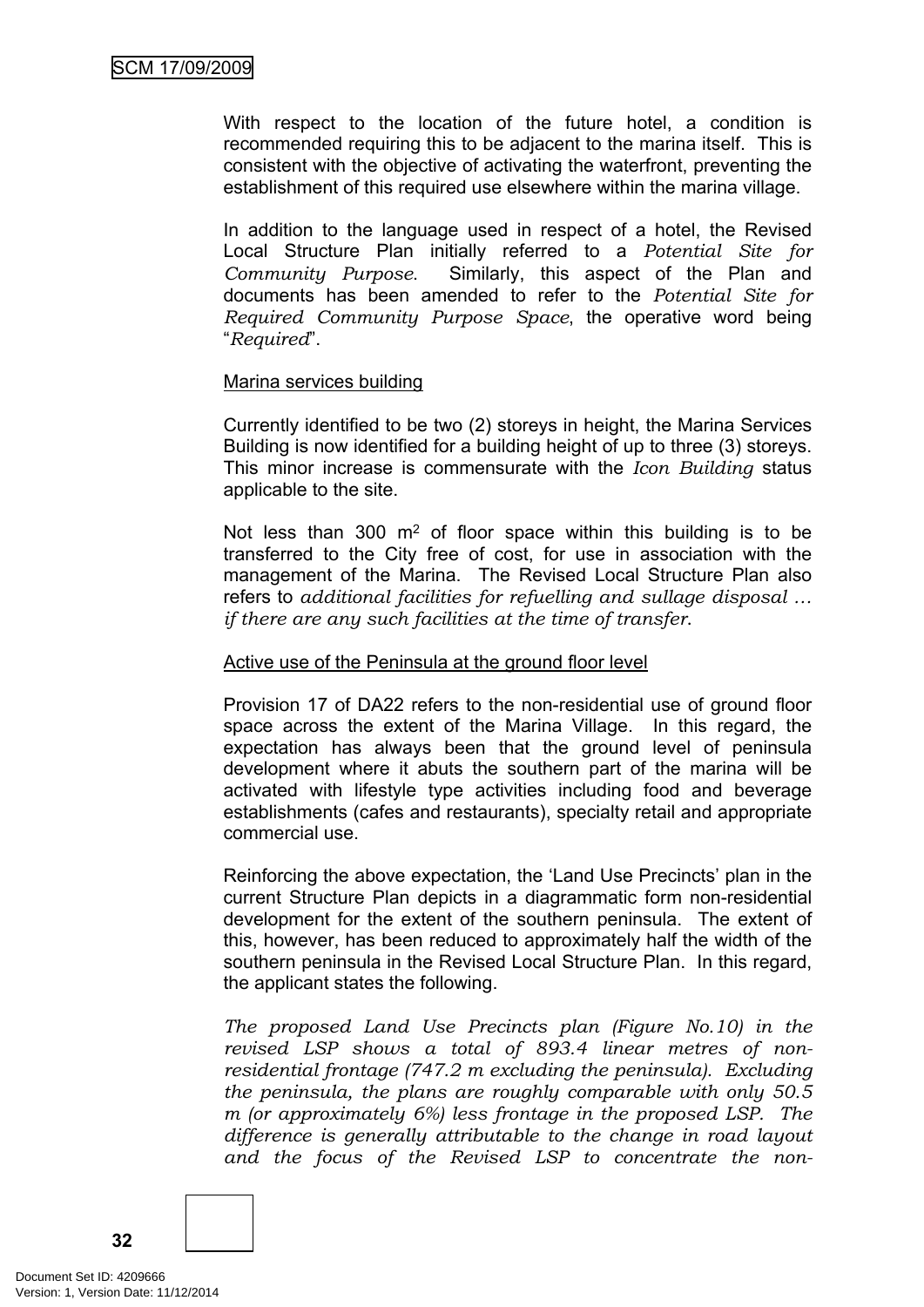*residential uses within the central precinct of the Marina Village and fronting Waterfront Park.*

*On the peninsula, it is no longer intended to require nonresidential use at ground floor for buildings westward of Waterfront Park. It is still intended that this area will be available for mixed use development and may attract some non residential use at ground floor to take advantage of the northern aspect, views over the marina and protection from the prevailing breezes. To ensure this opportunity is allowed for, it will be required that ground floors be designed robustly to accommodate land use change to commercial over time where viable.* 

*The PRACSYS report indicates that just over 9,000 m² of retail floor space would be viable and would support a number of business types including a full line supermarket, fruit and veg, bakery, tavern/bar, delicatessen, café's, restaurants and specialty retail. Given the development of the Trade Coast zone (the Trade Coast includes the Kwinana Industrial Area, the Australian Marine Complex, Latitude 32, East Rockingham Industrial Area and the proposed Fremantle Outer Harbour Development) and the increasing support of commercial activity in the area, PRACSYS suggests that 1,500 to 2,000 square metres of office space is likely to be viable. The linear frontage requirements to accommodate this floor space are reflected on the proposed Land Use Precinct Plan.*

*Simply requiring a non-residential use at ground floor will not necessarily mean that space becomes occupied. If there is simply too much space to support, then it will remain vacant. This is not a desirable outcome for any centre. Empty shops convey an 'unfinished' atmosphere, or worse, one of failure. Empty shopfronts contribute nothing to the public realm, the vibrancy or the sense of safety of a place. And this can become a self fulfilling situation where new shops are put off by the association with a place that is not a success. It is imperative to ensure that the provisions of the LSP do not inadvertently create such a situation.*

To summarise, the reasons for a reduction in non-residential frontage to the southern part of the marina relates to:

- The uncertain viability of requiring all of this to be developed for active purpose, both in terms of achieving previously conceived land use/urban design objectives - as well as from a commercial perspective.
- The concern to ensure the new Waterfront Park location is maximised through the development of viable active uses, and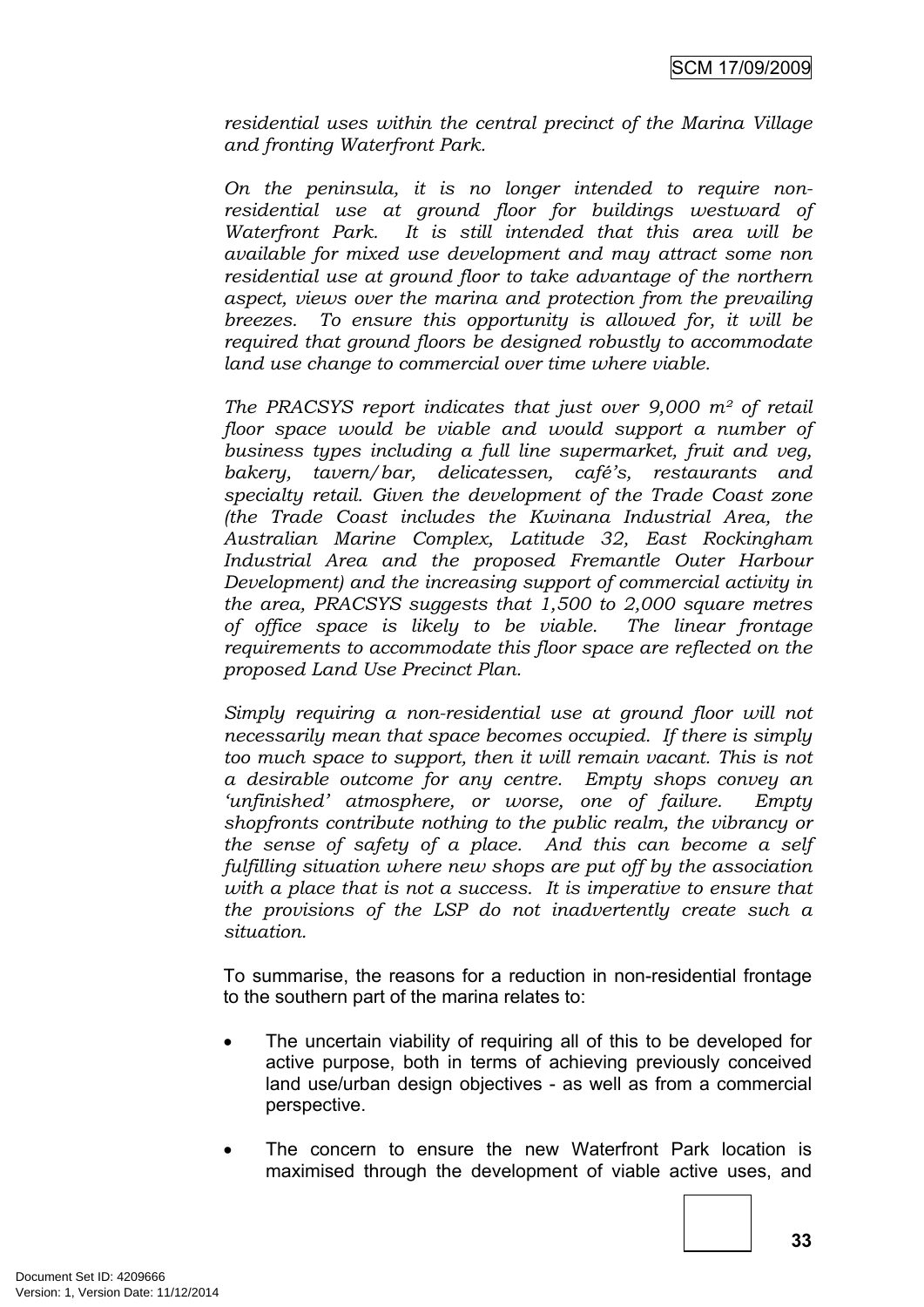ensuring the intensity of this Village focal point is maintained rather than eroded by the more significant requirement for the entire peninsula to be developed with non-residential use.

On the above grounds and the supporting information provided by the applicant, the reduction in the designated requirement for the entire southern peninsula to be activated at the ground floor level with intensive non-residential use is accepted. This support is qualified though, on the recognition that for the balance of peninsula not shown for active use, the builtform at the ground floor level is designed to a "robust" standard. This requirement has been built into the requirements of the Revised Local Structure Plan and Marina Village Master Plan, providing for a commercial built outcome that caters for low scale/low impact non-residential use (when viable) in the future.

### The Corsos (links across the southern peninsula)

The City's expectation for builtform on the southern peninsula should be for a collection of buildings, independent and separate, with clearly defined spaces in between to break the extent of building bulk and frontage. This approach will also assist with the extension of views across the peninsula. The main concern in this regard relates to a potential for a "walling" effect of development if there isn't a number of clearly defined breaks.

Recent discussion regarding the manner in which the Corsos are developed has focussed on the need to respect the underlying functions of these links (mentioned above). It has been identified more recently, however, that the design and execution of these elements in a builtform sense is integral to wind management. To this end, the Revised Local Structure Plan states these *links may not necessarily be in a straight line between the waterfronts, but may be kinked or aligned so as to manage or soften wind effects*.

Whilst the need to consider wind in the design and development of these spaces is appreciated, their importance as physical/visual links across the peninsula and for breaking the extent of builtform is equally fundamental. Accordingly, a condition reiterating the underlying objectives for these elements is recommended, elaborated to explain the City's expectations in this regard.

It is noted the City will have no role in the ownership of these links. Rather, they will be in private ownership, across which the City will be party to an 'Easement in Gross' protecting public access in perpetuity.

#### Landmark site (western end southern peninsula)

Similar to the situation regarding the language used to describe the Hotel and City's Community Space, the Revised Local Structure Plan initially referred to the *expected* development of the western most point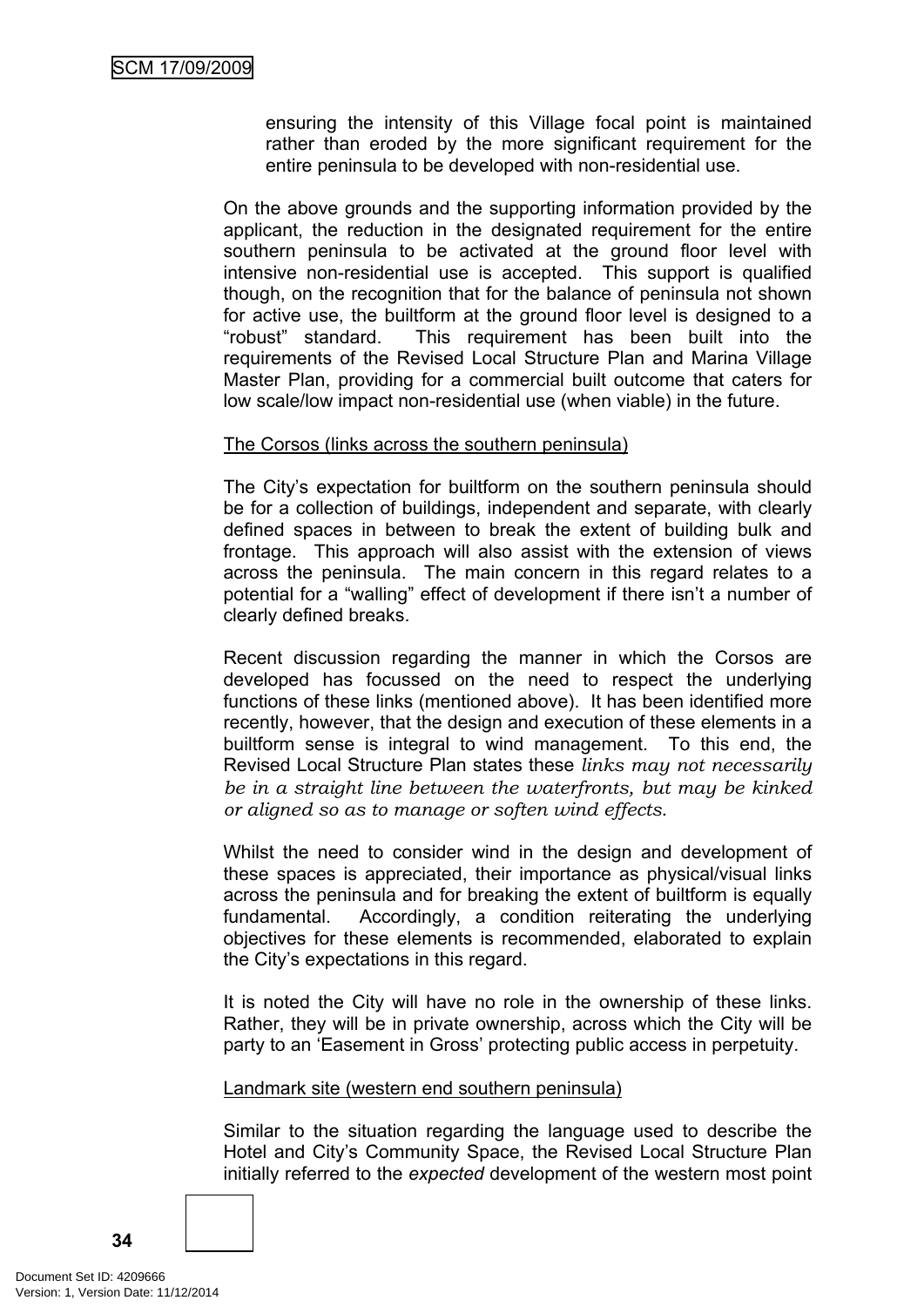of the southern peninsula with an 8 storey building. This has subsequently been amended to ensure a landmark building is developed on the site, to be set apart from adjoining builtform through iconic architecture and a *minimum height of 30 m*.

### Indigenous heritage and public art

The Marina Village Master Plan states that *the opportunity exists to engage with the local indigenous heritage associated with Cockburn Sound*. It also refers to the opportunity to *interpret and engage with indigenous, maritime, agricultural and industrial history of the site*. With respect to public art, the document refers to the *Incorporation of public art to interest and engage the community and add visual appeal to the area*. A strategy referring to *Significant and high quality public art* is also mentioned.

To better understand what is intended in respect of these matters, the City has been advised the following:

We understand Australand, together with its consultant Landscape Architect, Hassell Pty Ltd and community development consultant Creating Communities, is working closely with the Port Coogee People, Places, Working Group (which includes community representatives) to develop an Interpretation Strategy for Port Coogee. We understand the Strategy will be forwarded to the City Of Cockburn in draft form in late August 2009, and will incorporate public realm (park names); public art and landscaping design planned for the site.

### Builtform Guidelines and DAP's

To better guide development within the Marina Village for the purpose of achieving high quality urban outcomes that take into account local environmental considerations, a set of Builtform Guidelines are to be prepared. These guidelines for the most part will describe and detail uniform requirements for the purpose of achieving development that is suitably active and engaging at the street level, and visually interesting and sufficiently animated (with balconies and the like) above street level. The Guidelines will also provide direction on design, development and the environment.

As listed in the Revised Local Structure Plan, the Builtform Guidelines will deal with the following amongst matters: building form and typology, setbacks, street address and activation, the development of landmark and gateway buildings, and wind amelioration. In addition to these elements and having regard for the concerns raised regarding crime and anti-social behaviour, it is recommended Crime Prevention through Environmental Design (CPTED) also form part of the Guidelines. Attention to detail with respect to servicing and waste management as important aspects of future development is also recommended for inclusion in the Guidelines.

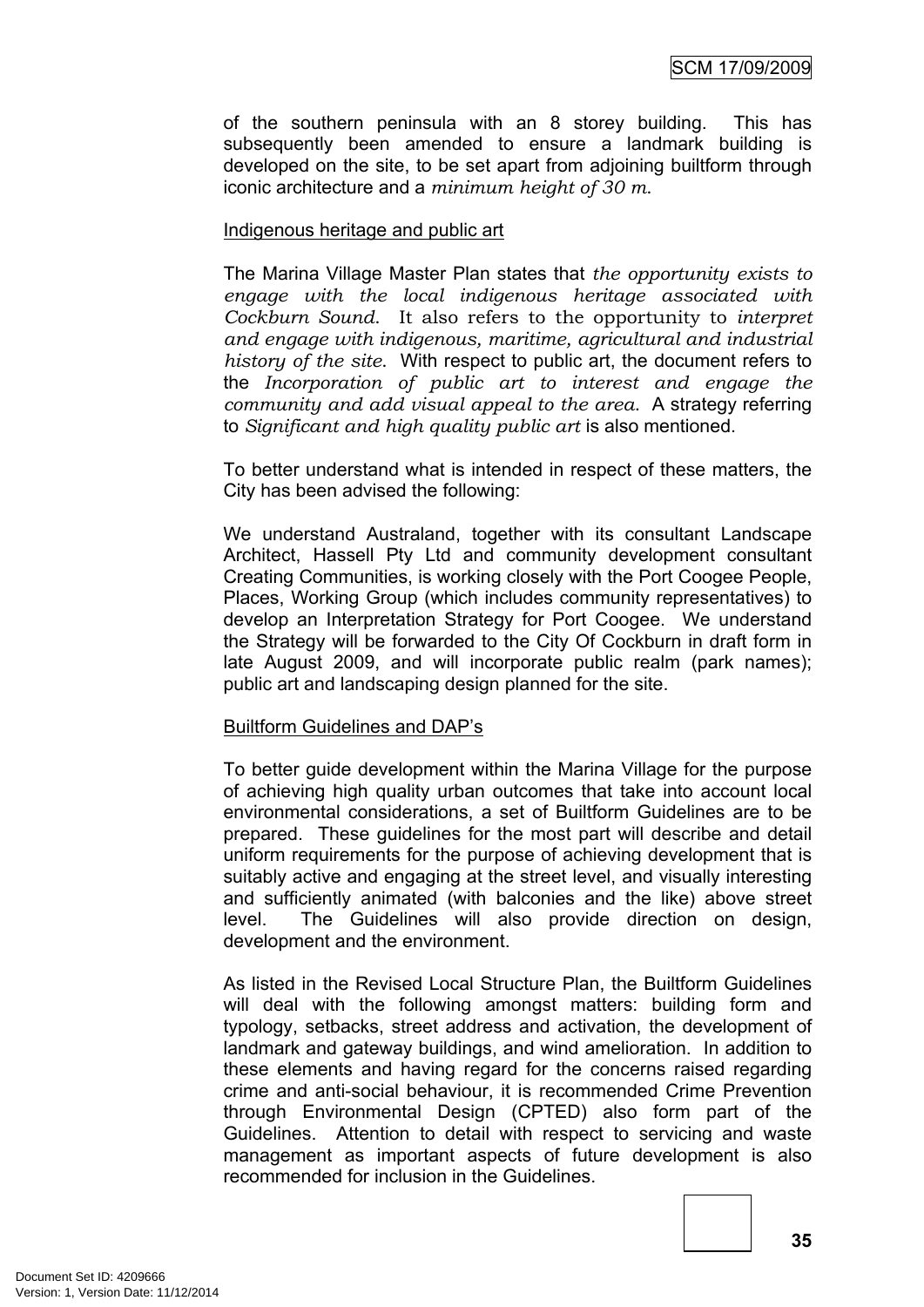In addition to the Design Guidelines and has been the case across Port Coogee, Detailed Area Plans (DAP's) will also be prepared. This layer of control will sit subordinate to the Revised Local Structure Plan and Design Guidelines and will focus on site specific planning considerations. Where a DAP does not refer to an alternate standard, the applicable standard/s are those prescribed in the Residential Design Codes (R-Codes) and Town Planning Scheme No. 3 where the R-Codes do not apply.

To date, Council resolution (March 2004) has required the presentation of all Detailed Area Plans to Council for consideration and approval. Over 15 Port Coogee DAP's have been referred to Council. With the exception of a number of minor changes to a small number of these DAP's, all have been approved by Council without change. The need to continue the current practice, therefore, is no longer considered necessary, particularly given the supporting role of the Marina Village Master Plan and the preparation of the Builtform Guidelines (to be presented to Council for approval prior to implementation given their role in informing new development). Instead, it is recommended Council resolve to delegate authority to the Manager of Statutory Planning/Coordinator Statutory Planning to approve DAP's in the future.

### Scheme Amendment

One change in particular to the Revised Local Structure Plan requires the amendment of the City's Town Planning Scheme No. 3 DA22 provisions. By virtue of the relocation of the Neighbourhood Centre into the Marina Village, Provision 10 is now superfluous. Accordingly, the Scheme needs to be amended and this provision removed. A condition requiring this is recommended.

#### **Conclusion**

Having regard for the content of the above report, the consultation that has occurred, and the considerable on-going negotiation and refinement that has taken place in respect of the Revised Local Structure Plan, Marina Village Master Plan and Transport Report, it is recommended these documents and their respective contents be adopted as the basis for guiding and controlling the on-going development of the Port Coogee project.

The approval of the Port Coogee Revised Local Structure Plan is in accordance with the provisions of 6.2.14.1(b) and 6.2.14.3 of Town Planning Scheme No. 3. In accordance with the requirements of 6.2.14.3, the Port Coogee Revised Local Structure Plan is to be referred to the Western Australian Planning Commission if approved by Council

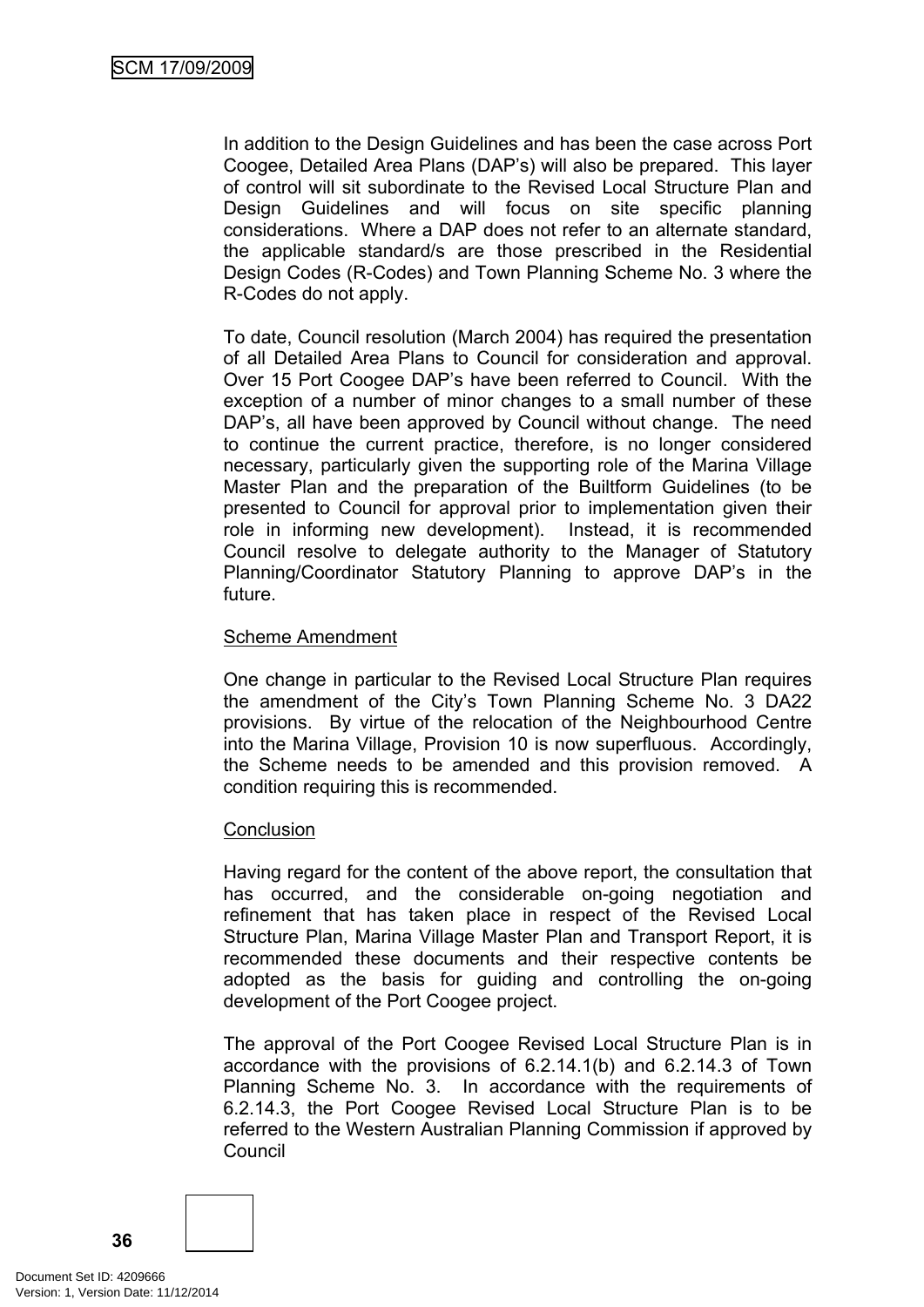### **Strategic Plan/Policy Implications**

#### **Demographic Planning**

- To ensure the planning of the City is based on an approach that has the potential to achieve high levels of convenience and prosperity for its citizens.
- To ensure development will enhance the levels of amenity currently enjoyed by the community.

### **Lifestyle and Aspiration Achievement**

- To foster a sense of community spirit within the district generally and neighbourhoods in particular.
- To identify community needs, aspirations, expectations and priorities for services that is required to meet the changing demographics of the district.

#### **Governance Excellence**

- To conduct Council business in open public forums and to manage Council affairs by employing publicly accountable practices.
- To develop and maintain a financially sustainable City.

#### **Employment and Economic Development**

- To plan and promote economic development that encourages business opportunities within the City.
- To pursue high value employment opportunities for our residents.

#### **Natural Environmental Management**

• To ensure development of the district is undertaken in such a way that the balance between the natural and human environment is maintained.

#### **Transport Optimisation**

• To construct and maintain roads which are convenient and safe for vehicles, cyclists and pedestrians.

#### **Budget/Financial Implications**

N/A

### **Legal Implications**

Town Planning Scheme No. 3 Planning and Development Act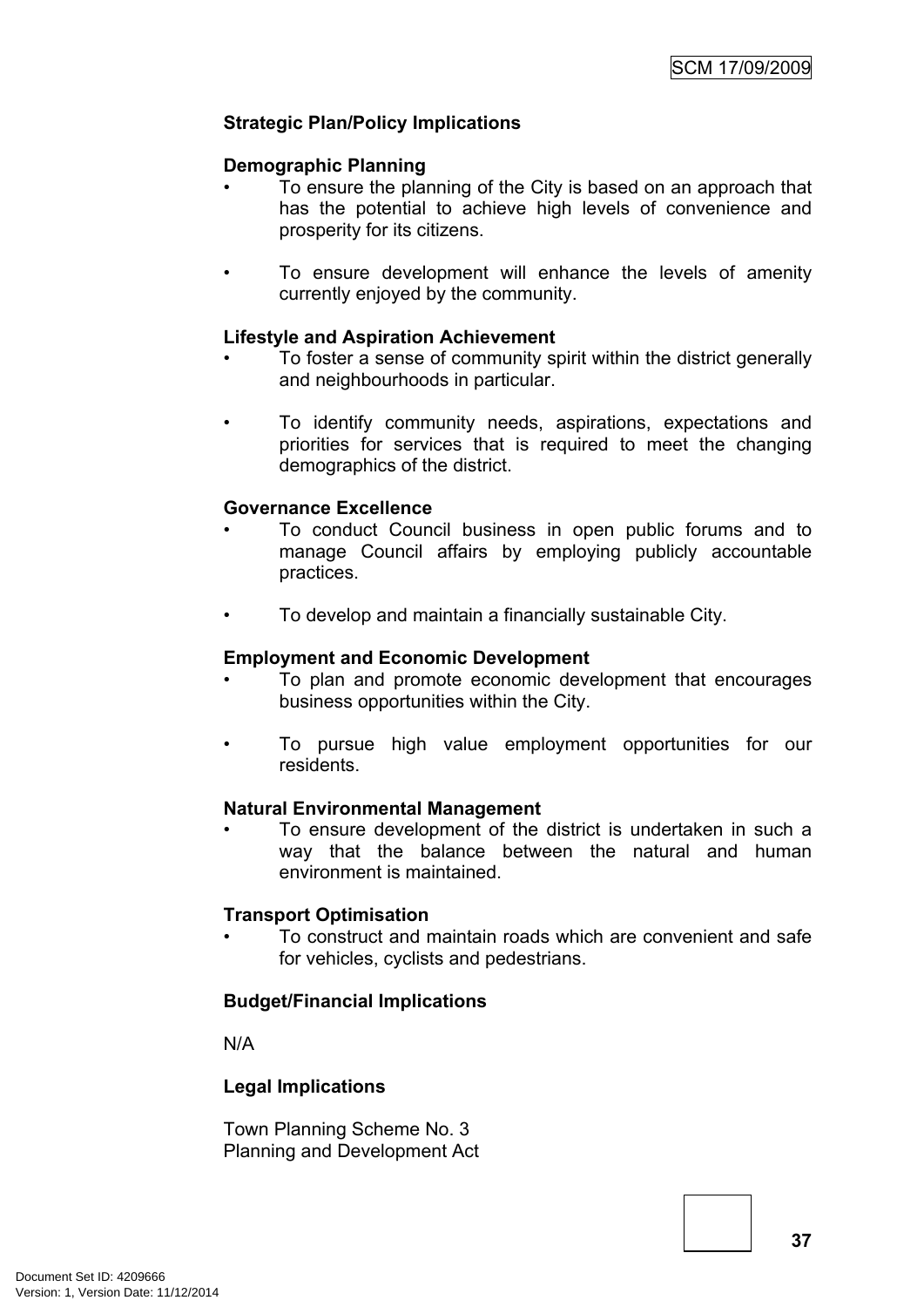### **Community Consultation**

A community consultation undertaken is detailed in the above report; a summary of all submissions can be viewed in the attached 'Schedule of Submissions'.

### **Attachment(s)**

- 1. Current Structure Plan
- 2. Amended Structure Plan
- 3. Schedule of Submissions

**Note**: Copies of the Port Coogee Revised Local Structure Plan, Marina Village Master Plan and Port Coogee Transport Report have been provided to each Councillor.

#### **Advice to Proponent(s)/Submissioners**

The proponent and submissioners have been advised this matter is to be considered at the 17 September 2009 Special Council Meeting.

### **Implications of Section 3.18(3) Local Government Act, 1995**

Nil.

### <span id="page-39-0"></span>**10. (MINUTE NO 4056) (SCM 17/09/2009) - RESOLUTION OF COMPLIANCE (SECTION 3.18(3), LOCAL GOVERNMENT ACT 1995)**

### **RECOMMENDATION**

That Council is satisfied that resolutions carried at this Meeting and applicable to items concerning Council provided services and facilities, are:-

- (1) integrated and co-ordinated, so far as practicable, with any provided by the Commonwealth, the State or any public body;
- (2) not duplicated, to an extent Council considers inappropriate, services or facilities as provided by the Commonwealth, the State or any other body or person, whether public or private; and
- (3) managed efficiently and effectively.